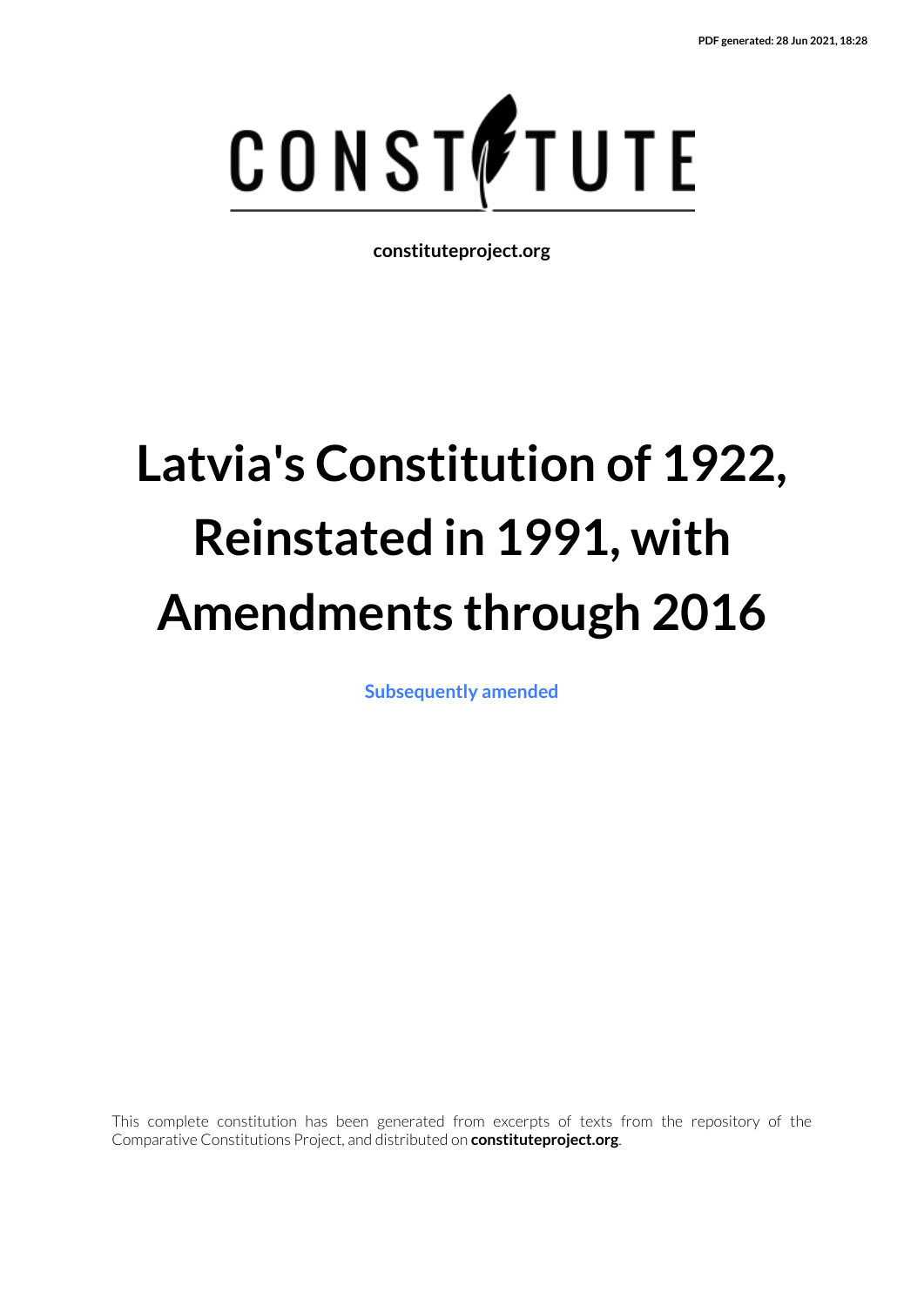# **Table of contents**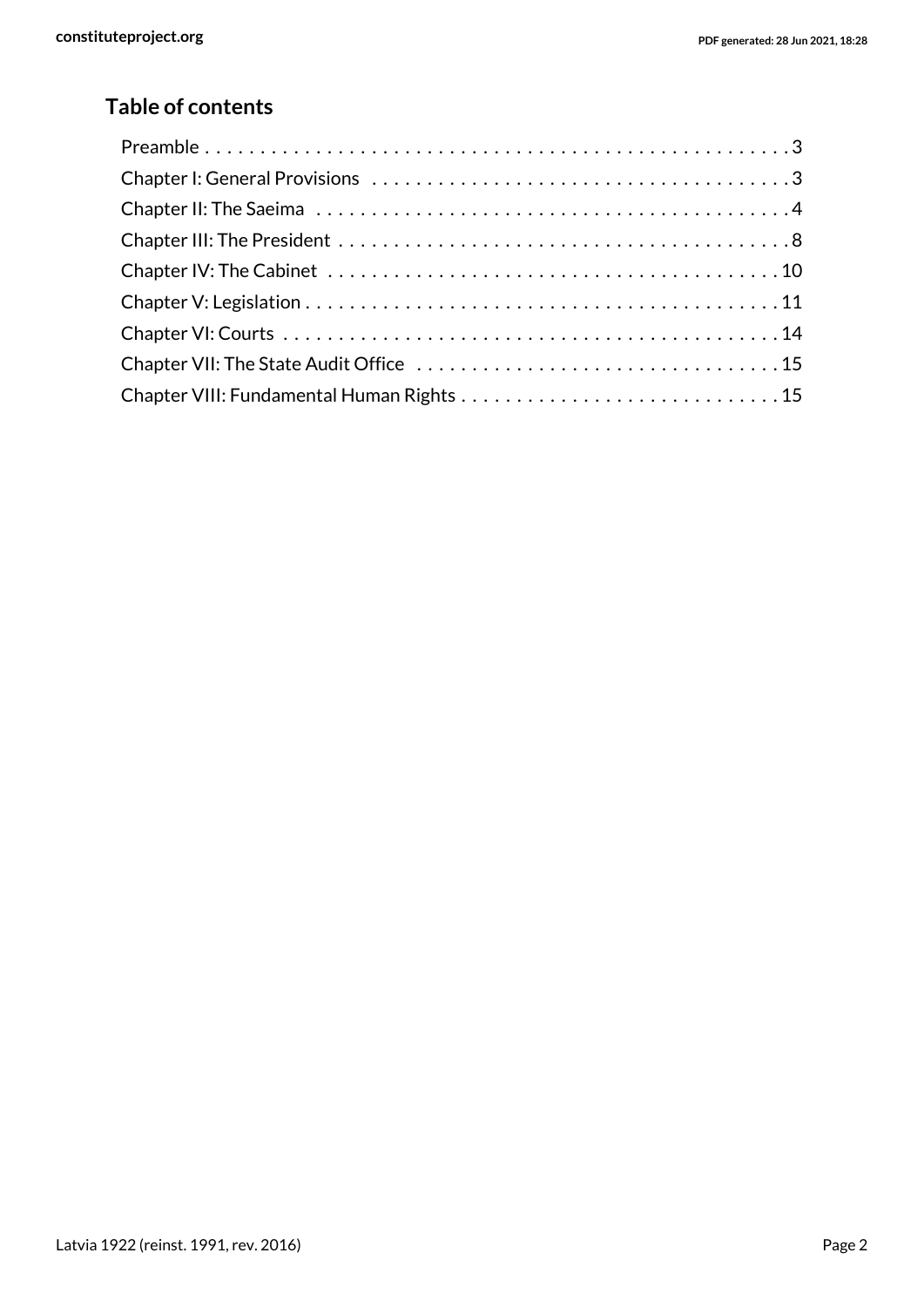<span id="page-2-1"></span><span id="page-2-0"></span>

| PDF generated: 28 Jun 2021, 18:28 |  |  |  |
|-----------------------------------|--|--|--|
|-----------------------------------|--|--|--|

<span id="page-2-11"></span><span id="page-2-10"></span><span id="page-2-9"></span><span id="page-2-8"></span><span id="page-2-7"></span><span id="page-2-6"></span><span id="page-2-5"></span><span id="page-2-4"></span><span id="page-2-3"></span><span id="page-2-2"></span>

| • Preamble                                                               | <b>Preamble</b>                                                                                                                                                                                                                                                                                                                                                                                                                                                                                                                                                                                        |
|--------------------------------------------------------------------------|--------------------------------------------------------------------------------------------------------------------------------------------------------------------------------------------------------------------------------------------------------------------------------------------------------------------------------------------------------------------------------------------------------------------------------------------------------------------------------------------------------------------------------------------------------------------------------------------------------|
| • Source of constitutional authority                                     | The people of Latvia, in freely elected Constitutional Assembly, have adopted the<br>following State Constitution:                                                                                                                                                                                                                                                                                                                                                                                                                                                                                     |
| • Reference to country's history<br>· Right to self determination        | The State of Latvia, proclaimed on 18 November 1918, has been established by<br>uniting historical Latvian lands and on the basis of the unwavering will of the Latvian<br>nation to have its own State and its inalienable right of self-determination in order to<br>guarantee the existence and development of the Latvian nation, its language and<br>culture throughout the centuries, to ensure freedom and promote welfare of the<br>people of Latvia and each individual.                                                                                                                      |
| • Reference to country's history                                         | The people of Latvia won their State in the War of Liberation. They consolidated the<br>system of government and adopted the Constitution in a freely elected<br>Constitutional Assembly.                                                                                                                                                                                                                                                                                                                                                                                                              |
| · Reference to country's history                                         | The people of Latvia did not recognise the occupation regimes, resisted them and<br>regained their freedom by restoring national independence on 4 May 1990 on the<br>basis of continuity of the State. They honour their freedom fighters, commemorate<br>victims of foreign powers, condemn the Communist and Nazi totalitarian regimes<br>and their crimes.                                                                                                                                                                                                                                         |
| · Human dignity                                                          | Latvia as democratic, socially responsible and national state is based on the rule of<br>law and on respect for human dignity and freedom; it recognises and protects<br>fundamental human rights and respects ethnic minorities. The people of Latvia<br>protect their sovereignty, national independence, territory, territorial integrity and<br>democratic system of government of the State of Latvia.                                                                                                                                                                                            |
| • Reference to country's history<br>· Reference to fraternity/solidarity | Since ancient times, the identity of Latvia in the European cultural space has been<br>shaped by Latvian and Liv traditions, Latvian folk wisdom, the Latvian language,<br>universal human and Christian values. Loyalty to Latvia, the Latvian language as the<br>only official language, freedom, equality, solidarity, justice, honesty, work ethic and<br>family are the foundations of a cohesive society. Each individual takes care of<br>oneself, one's relatives and the common good of society by acting responsibly<br>toward other people, future generations, the environment and nature. |
| • Regional group(s)                                                      | While acknowledging its equal status in the international community, Latvia protects<br>its national interests and promotes sustainable and democratic development of a<br>united Europe and the world.                                                                                                                                                                                                                                                                                                                                                                                                |
| . God or other deities                                                   | God, bless Latvia!                                                                                                                                                                                                                                                                                                                                                                                                                                                                                                                                                                                     |
|                                                                          | <b>Chapter I: General Provisions</b>                                                                                                                                                                                                                                                                                                                                                                                                                                                                                                                                                                   |
| • Type of government envisioned                                          | <b>Article 1</b>                                                                                                                                                                                                                                                                                                                                                                                                                                                                                                                                                                                       |
|                                                                          | Latvia is an independent democratic republic.                                                                                                                                                                                                                                                                                                                                                                                                                                                                                                                                                          |
|                                                                          | <b>Article 2</b>                                                                                                                                                                                                                                                                                                                                                                                                                                                                                                                                                                                       |
|                                                                          | The sovereign power of the State of Latvia is vested in the people of Latvia.                                                                                                                                                                                                                                                                                                                                                                                                                                                                                                                          |
| · International law                                                      | <b>Article 3</b>                                                                                                                                                                                                                                                                                                                                                                                                                                                                                                                                                                                       |
|                                                                          | The territory of the State of Latvia, within the borders established by international<br>agreements, consists of Vidzeme, Latgale, Kurzeme and Zemgale.                                                                                                                                                                                                                                                                                                                                                                                                                                                |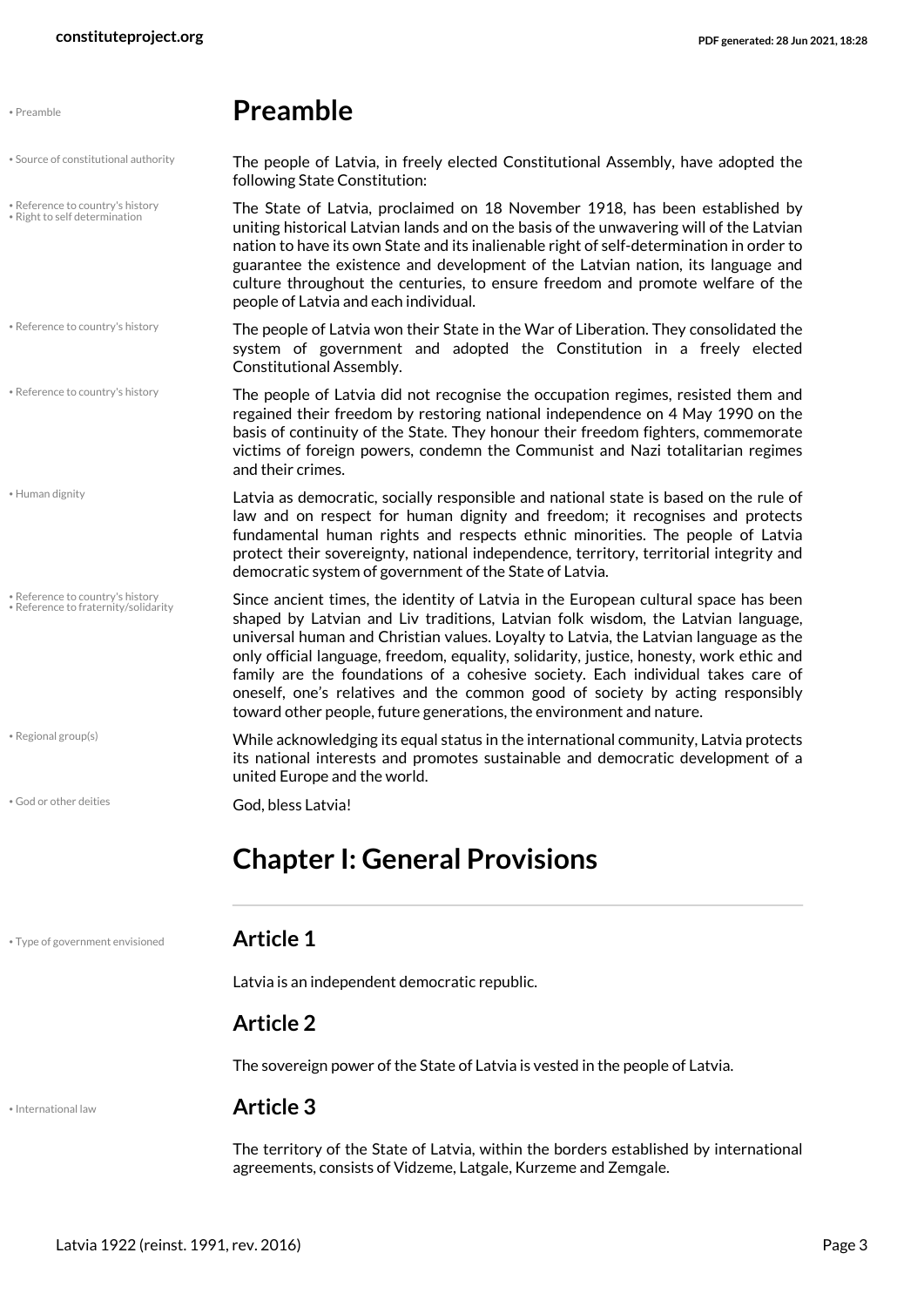<span id="page-3-0"></span>

<span id="page-3-5"></span>• National flag **Article 4** • Official or national languages

<span id="page-3-6"></span>The Latvian language is the official language in the Republic of Latvia. The national flag of Latvia shall be red with a band of white.

# **Chapter II: The Saeima**

# <span id="page-3-10"></span>• Structure of legislative chamber(s) **Article 5** • Size of first chamber

<span id="page-3-11"></span>The Saeima shall be composed of one hundred representatives of the people.

<span id="page-3-3"></span>The Saeima shall be elected in general, equal and direct elections, and by secret ballot based on proportional representation.

# **Article 7**

In the division of Latvia into separate electoral districts, provision for the number of members of the Saeima to be elected from each district shall be proportional to the number of electors in each district.

<span id="page-3-1"></span>All citizens of Latvia who enjoy full rights of citizenship and, who on election day have attained eighteen years of age shall be entitled to vote.

<span id="page-3-4"></span><span id="page-3-2"></span>Any citizen of Latvia, who enjoys full rights of citizenship and, who is more than twenty-one years of age on the first day of elections may be elected to the Saeima.

<span id="page-3-12"></span>The Saeima shall be elected for a term of four years.

### • Scheduling of elections **Article 11**

Elections for the Saeima shall be held on the first Saturday in October.

# **Article 12**

The newly elected Saeima shall hold its first sitting on the first Tuesday in November, when the mandate of the previous Saeima shall expire.

<span id="page-3-9"></span>• Secret ballot **Article 6** • First chamber selection

<span id="page-3-7"></span>• Restrictions on voting **Article 8** • Claim of universal suffrage

• Minimum age for first chamber **Article 9** • Eligibility for first chamber

• Term length for first chamber **Article 10**

<span id="page-3-8"></span>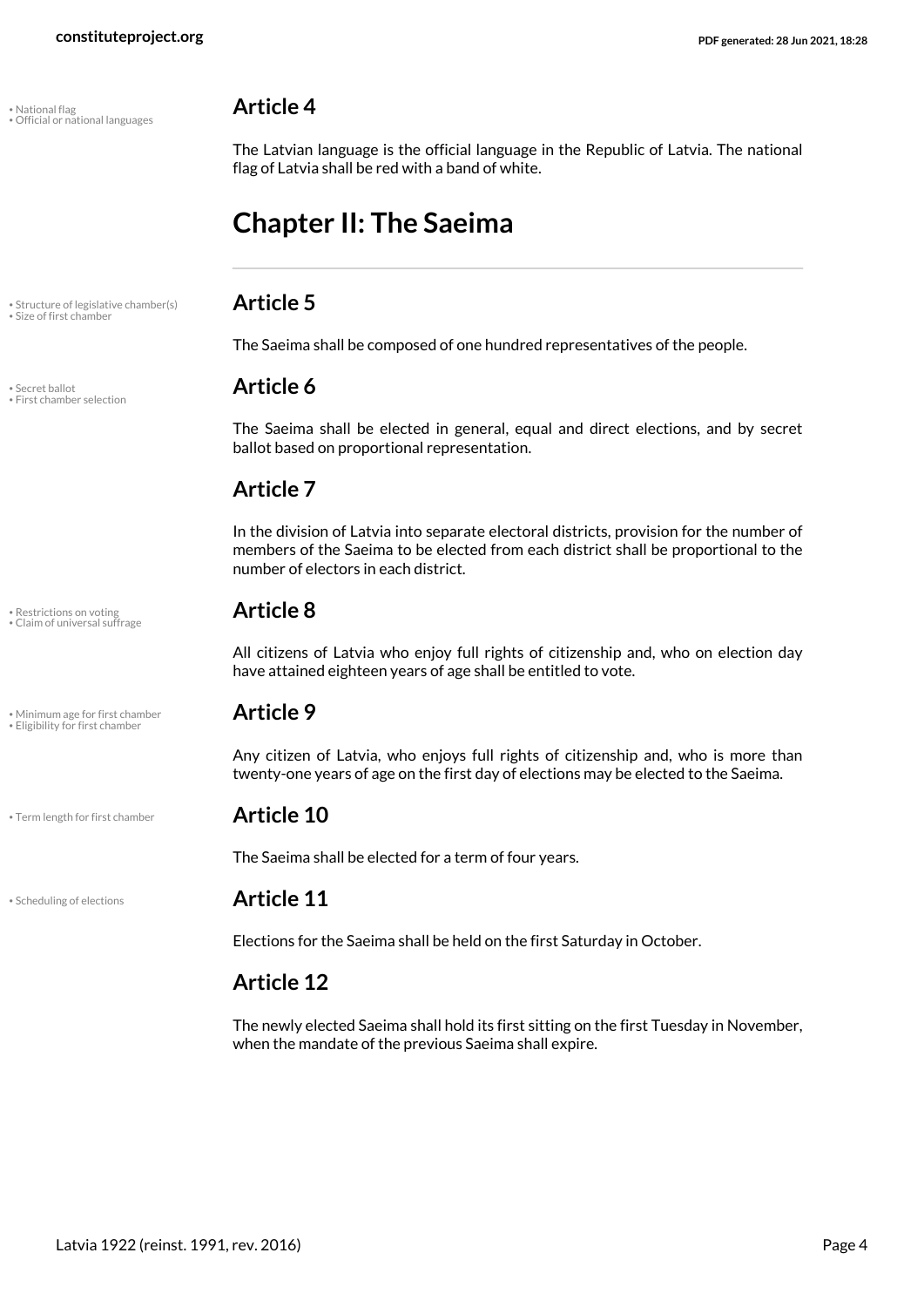# **Article 13**

Should elections for the Saeima, by reason of the dissolution of the previous Saeima, be held at another time of the year, the Saeima so elected shall convene not later than one month after its election, and its mandate shall expire upon the convening of the new Saeima on the first Tuesday in November following the elapse of three years after such election.

<span id="page-4-5"></span>• Dismissal of the legislature **Article 14** • Referenda

<span id="page-4-0"></span>Not less than one tenth of electors has the right to initiate a national referendum regarding recalling of the Saeima. If the majority of voters and at least two thirds of the number of the voters who participated in the last elections of the Saeima vote in the national referendum regarding recalling of the Saeima, then the Saeima shall be deemed recalled. The right to initiate a national referendum regarding recalling of the Saeima may not be exercised one year after the convening of the Saeima and one year before the end of the term of office of the Saeima, during the last six months of the term of office of the President, as well as earlier than six months after the previous national referendum regarding recalling of the Saeima.

The electors may not recall any individual member of the Saeima.

# <span id="page-4-3"></span>• National capital **Article 15**

The Saeima shall hold its sittings in Riga, and only in extraordinary circumstances may it convene elsewhere.

# • Leader of first chamber **Article 16** • Standing committees

The Saeima shall elect a Presidium that shall be composed of a Chairperson, two Deputies and Secretaries. The Presidium shall function continuously during the mandate of the Saeima.

<span id="page-4-2"></span>The first sitting of the newly elected Saeima shall be opened by the Chairperson of the preceding Saeima or by another member of the Presidium at the direction of the Presidium.

### • Oaths to abide by constitution **Article 18**

<span id="page-4-4"></span>The Saeima itself shall review the qualifications of its members.

A person elected to the Saeima shall acquire the mandate of a Member of the Saeima if such person gives the following solemn promise:

"I, upon assuming the duties of a Member of the Saeima, before the people of Latvia, do swear (solemnly promise) to be loyal to Latvia, to strengthen its sovereignty and the Latvian language as the only official language, to defend Latvia as an independent and democratic State, and to fulfil my duties honestly and conscientiously. I undertake to observe the Constitution and laws of Latvia."

<span id="page-4-6"></span><span id="page-4-1"></span>The Presidium shall convene sessions of the Saeima and schedule regular and extraordinary sittings.

• Leader of first chamber **Article 17** • Standing committees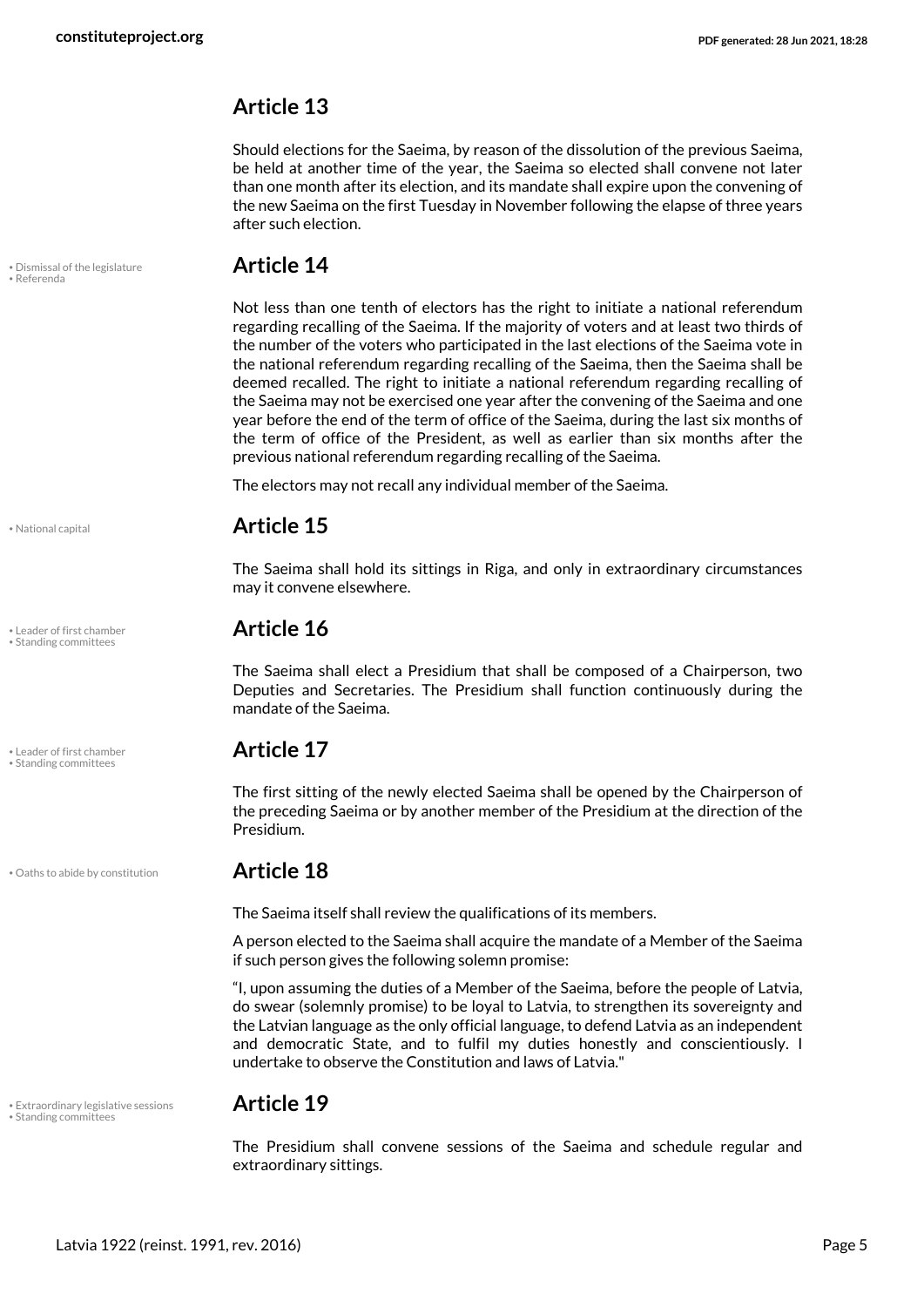<span id="page-5-5"></span>• Extraordinary legislative sessions **Article 20** • Standing committees

<span id="page-5-0"></span>

The Presidium shall convene sittings of the Saeima if requested by the President, the Prime Minister, or not less than one third of the members of the Saeima.

# **Article 21**

The Saeima shall establish rules of order to provide for its internal operations and order. The working language of the Saeima is the Latvian language.

• Public or private sessions **Article 22**

<span id="page-5-3"></span>Sittings of the Saeima shall be public. The Saeima may decide by a majority vote of not less than two-thirds of the members present to sit in closed session, if so requested by ten members of the Saeima, or by the President, the Prime Minister, or a Minister.

• Quorum for legislative sessions **Article 23**

<span id="page-5-4"></span>Sittings of the Saeima may take place if at least half of the members of the Saeima participate therein.

# **Article 24**

The Saeima shall make decisions by an absolute majority of votes of the members present at the sitting, except in cases specifically set out in the Constitution.

<span id="page-5-1"></span>

### • Legislative committees **Article 25**

The Saeima shall establish committees and determine the number of members and their duties. Committees have the right to require of individual Ministers or local government authorities information and explanations necessary for the work of the committees, and the right to invite to their sittings responsible representatives from the relevant ministries or local government authorities to furnish explanations. Committees may also carry on their work between sessions of the Saeima.

• Legislative oversight of the executive **Article 26**

The Saeima shall appoint parliamentary investigatory committees for specified matters if not less than one-third of its members request it.

### • Legislative oversight of the executive **Article 27**

<span id="page-5-2"></span>The Saeima shall have the right to submit to the Prime Minister or to an individual Minister requests and questions which either they, or a responsible government official duly authorised by them, must answer. The Prime Minister or any Minister shall furnish the relevant documents and enactments requested by the Saeima or by any of its committees.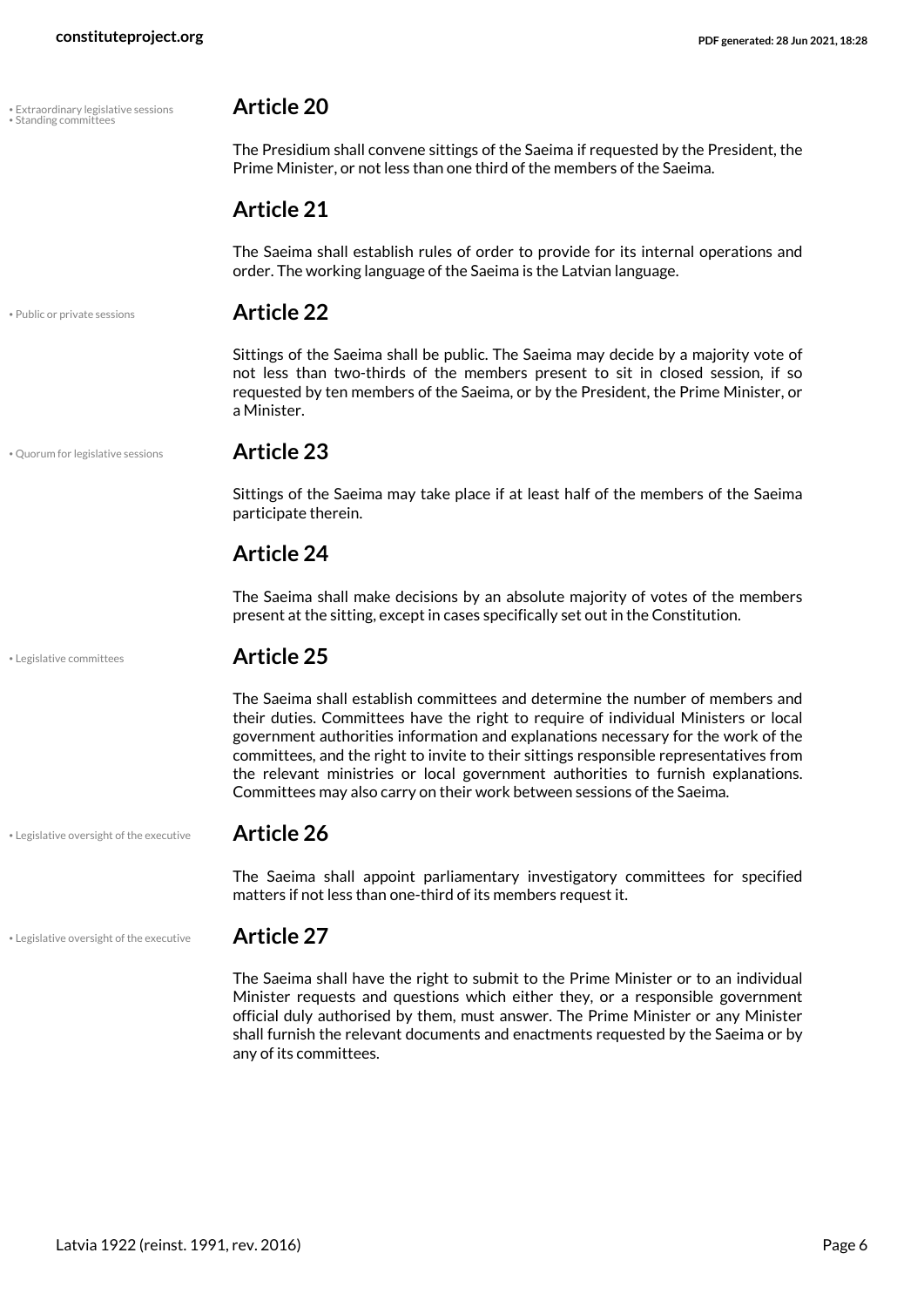# • Immunity of legislators **Article 28**

Members of the Saeima may not be called to account by any judicial, administrative or disciplinary process in connection with their voting or their views as expressed during the execution of their duties. Court proceedings may be brought against members of the Saeima if they, albeit in the course of performing parliamentary duties, disseminate:

- **1.** defamatory statements which they know to be false, or
- **2.** defamatory statements about private or family life.

# <span id="page-6-3"></span>• Immunity of legislators **Article 29** • Standing committees

Members of the Saeima shall not be arrested, nor shall their premises be searched, nor shall their personal liberty be restricted in any way without the consent of the Saeima. Members of the Saeima may be arrested if apprehended in the act of committing a crime. The Presidium shall be notified within twenty-four hours of the arrest of any member of the Saeima; the Presidium shall raise the matter at the next sitting of the Saeima for decision as to whether the member shall continue to be held in detention or be released. When the Saeima is not in session, pending the opening of a session, the Presidium shall decide whether the member of the Saeima shall remain in detention.

# • Immunity of legislators **Article 30**

Without the consent of the Saeima, criminal prosecution may not be commenced against its members.

# **Article 31**

Members of the Saeima have the right to refuse to give evidence:

- **1.** concerning persons who have entrusted to them, as representatives of the people, certain facts or information;
- **2.** concerning persons to whom they, as representatives of the people, have entrusted certain facts or information; or
- **3.** concerning such facts or information itself.

# <span id="page-6-0"></span>• Eligibility for cabinet **Article 32** • Outside professions of legislators

<span id="page-6-2"></span>Members of the Saeima may not, either personally or in the name of another person, receive government contracts or concessions. The provisions of this Article shall apply to Ministers even if they are not members of the Saeima.

# **Article 33**

The remuneration of members of the Saeima shall be from state funds.

<span id="page-6-1"></span>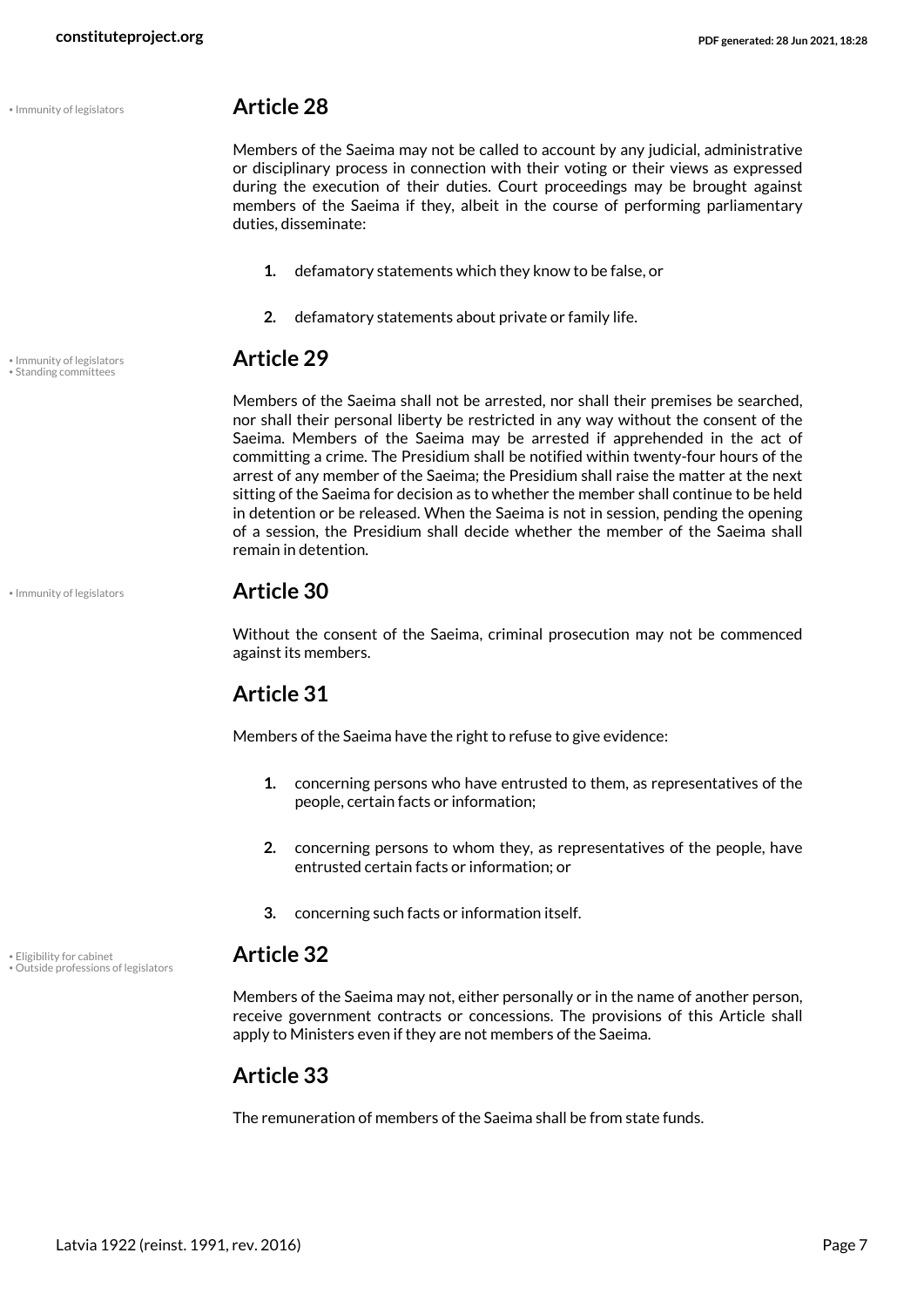# **Article 34**

No person may be called to account for reporting the sittings of the Saeima or its committees if such reports correspond to fact. Information about closed sessions of either the Saeima or its committees may only be disclosed with the permission of the Presidium of the Saeima or the committee.

# <span id="page-7-0"></span>**Chapter III: The President**

<span id="page-7-9"></span><span id="page-7-5"></span>The Saeima shall elect the President for a term of four years.

# • Head of state selection **Article 36**

<span id="page-7-4"></span>The President shall be elected by secret ballot with a majority of the votes of not less than fifty-one members of the Saeima.

<span id="page-7-8"></span><span id="page-7-1"></span>Any person who enjoys full rights of citizenship and who has attained the age of forty years may be elected President. A person with dual citizenship may not be elected President.

# **Article 38**

The office of the President shall not be held concurrently with any other office. If the person elected as President is a member of the Saeima, he or she shall resign his or her mandate as a member of the Saeima.

# • Head of state term limits **Article 39**

<span id="page-7-6"></span>The same person shall not hold office as President for more than eight consecutive years.

### • Oaths to abide by constitution **Article 40**

<span id="page-7-10"></span>The President, upon taking up the duties of office, at a sitting of the Saeima, shall take the following solemn oath:

"I swear that all of my work will be dedicated to the welfare of the people of Latvia. I will do everything in my power to promote the prosperity of the Republic of Latvia and all who live here. I will hold sacred and will observe the Constitution of Latvia and the laws of the State. I will act justly towards all and will fulfil my duties conscientiously."

<span id="page-7-2"></span>The President shall represent the State in international relations, appoint the diplomatic representatives of Latvia, and also receive diplomatic representatives of other states. The President shall implement the decisions of the Saeima concerning the ratification of international agreements.

• Name/structure of executive(s) **Article 35** • Head of state selection

• Head of state term length

• Minimum age of head of state **Article 37** • Eligibility for head of state

# • Foreign affairs representative **Article 41** • Head of state powers

<span id="page-7-7"></span><span id="page-7-3"></span>• International law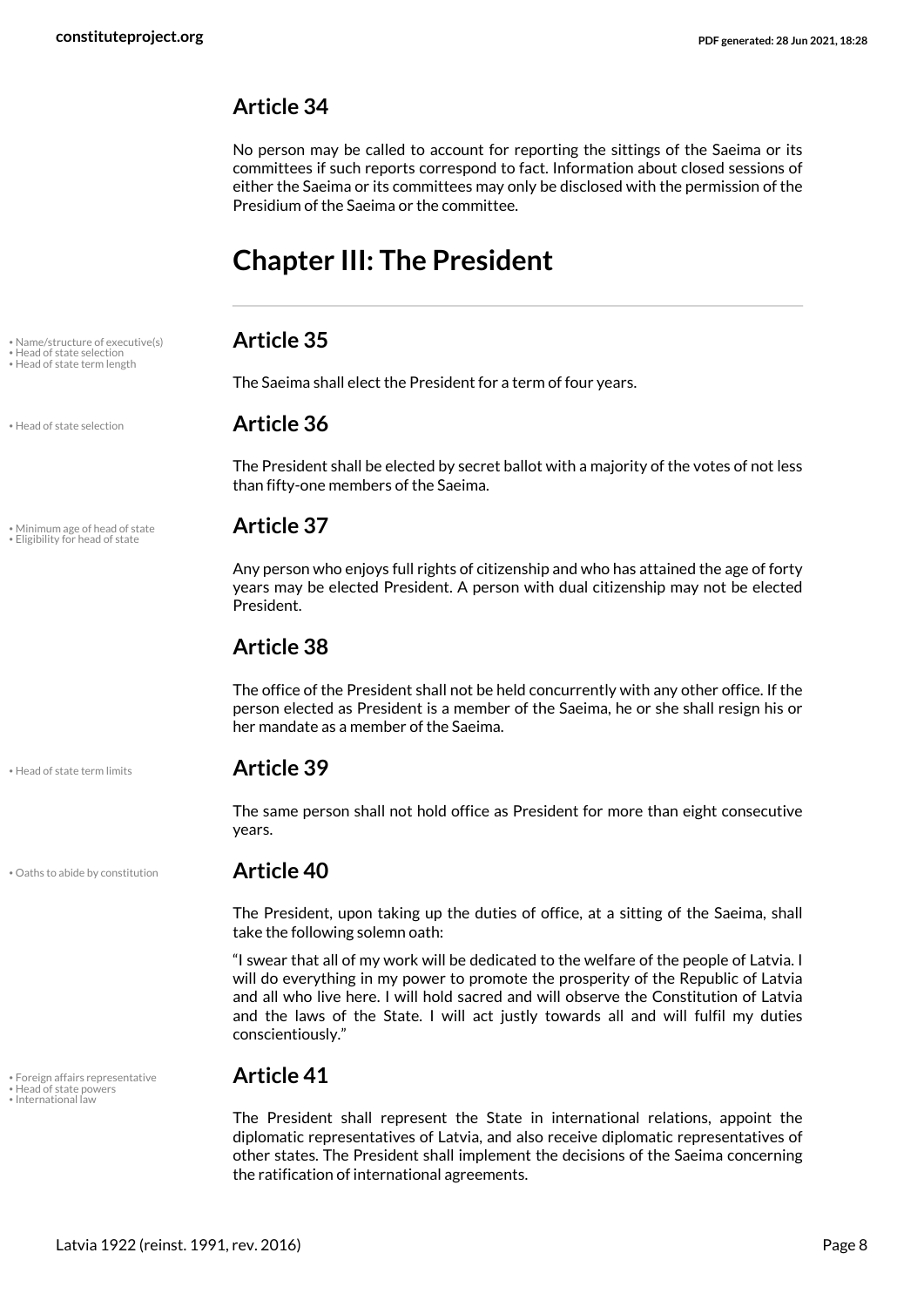### • Designation of commander in chief **Article 42**

<span id="page-8-0"></span>The President shall be the Commander-in-Chief of the armed forces of Latvia. During wartime, the President shall appoint a Supreme Commander.

### • Power to declare/approve war **Article 43**

The President shall declare war on the basis of a decision of the Saeima.

### • Power to declare/approve war **Article 44**

<span id="page-8-6"></span>The President has the right to take whatever steps are necessary for the military defence of the State should another state declare war on Latvia or an enemy invade its borders. Concurrently and without delay, the President shall convene the Saeima, which shall decide as to the declaration and commencement of war.

### <span id="page-8-7"></span>• Power to pardon **Article 45**

The President has the right to grant clemency to criminals against whom judgment of the court has come into legal effect. The extent of, and procedures for, the utilisation of this right shall be set out in a specific law. The Saeima grants amnesty.

# <span id="page-8-2"></span>• Head of state powers **Article 46**

The President has the right to convene and to preside over extraordinary meetings of the Cabinet and to determine the agenda of such meetings.

### • Initiation of general legislation **Article 47**

<span id="page-8-5"></span>The President has the right to initiate legislation.

# • Scheduling of elections **Article 48** • Dismissal of the legislature

<span id="page-8-1"></span>The President shall be entitled to propose the dissolution of the Saeima. Following this proposal, a national referendum shall be held. If in the referendum more than half of the votes are cast in favour of dissolution, the Saeima shall be considered dissolved, new elections called, and such elections held no later than two months after the date of the dissolution of the Saeima.

# • Scheduling of elections **Article 49**

If the Saeima has been dissolved or recalled, the mandate of the members of the Saeima shall continue to be in effect until the convening of the newly elected Saeima, but the former Saeima may only hold sittings upon the request of the President. The President shall determine the agenda of such sittings of the Saeima. New elections shall take place not earlier than one month and not later than two months after recalling of the Saeima.

<span id="page-8-4"></span>If in the referendum more than half of the votes are cast against the dissolution of the Saeima, then the President shall be deemed to be removed from office, and the Saeima shall elect a new President to serve for the remaining term of office of the President so removed.

<span id="page-8-8"></span>

• Referenda

<span id="page-8-9"></span>

<span id="page-8-3"></span>• Head of state removal **Article 50** • Head of state replacement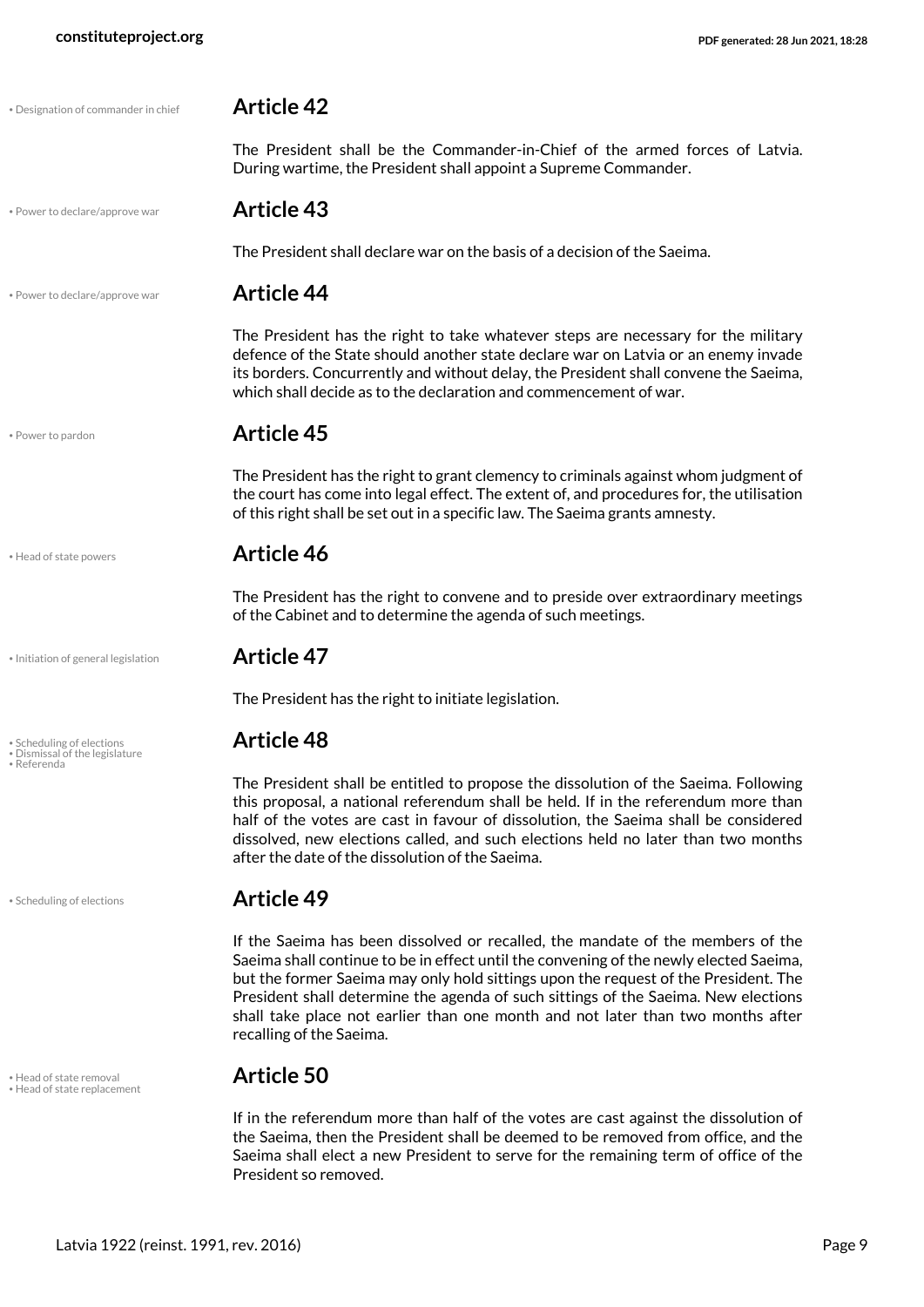# <span id="page-9-5"></span>• Head of state removal **Article 51**

Upon the proposal of not less than half of all of the members of the Saeima, the Saeima may decide, in closed session and with a majority vote of not less than two-thirds of all of its members, to remove the President from office.

• Head of state replacement **Article 52**

<span id="page-9-6"></span>If the President resigns from office, dies or is removed from office before their term has ended, the Chairperson of the Saeima shall assume the duties of the President until the Saeima has elected a new President. Similarly, the Chairperson of the Saeima shall assume the duties of the President if the latter is away from Latvia or for any other reason unable to fulfil the duties of office.

# **Article 53**

Political responsibility for the fulfilment of presidential duties shall not be borne by the President. All orders of the President shall be jointly signed by the Prime Minister or by the appropriate Minister, who shall thereby assume full responsibility for such orders except in the cases specified in Articles forty-eight and fifty-six.

<span id="page-9-4"></span>

• Establishment of cabinet/ministers

<span id="page-9-1"></span>• Name/structure of executive(s)

# • Head of state immunity **Article 54**

The President may be subject to criminal liability if the Saeima consents thereto by a majority vote of not less than two-thirds.

# <span id="page-9-2"></span><span id="page-9-0"></span>**Chapter IV: The Cabinet**

# **Article 55** • Cabinet selection

<span id="page-9-7"></span>The Cabinet shall be composed of the Prime Minister and the Ministers chosen by the Prime Minister.

# • Head of government selection **Article 56**

<span id="page-9-3"></span>The Cabinet shall be formed by the person who has been invited by the President to do so.

# **Article 57**

The number of ministries and the scope of their responsibilities, as well as the relations between State institutions, shall be as provided for by law.

# **Article 58**

The administrative institutions of the State shall be under the authority of the Cabinet.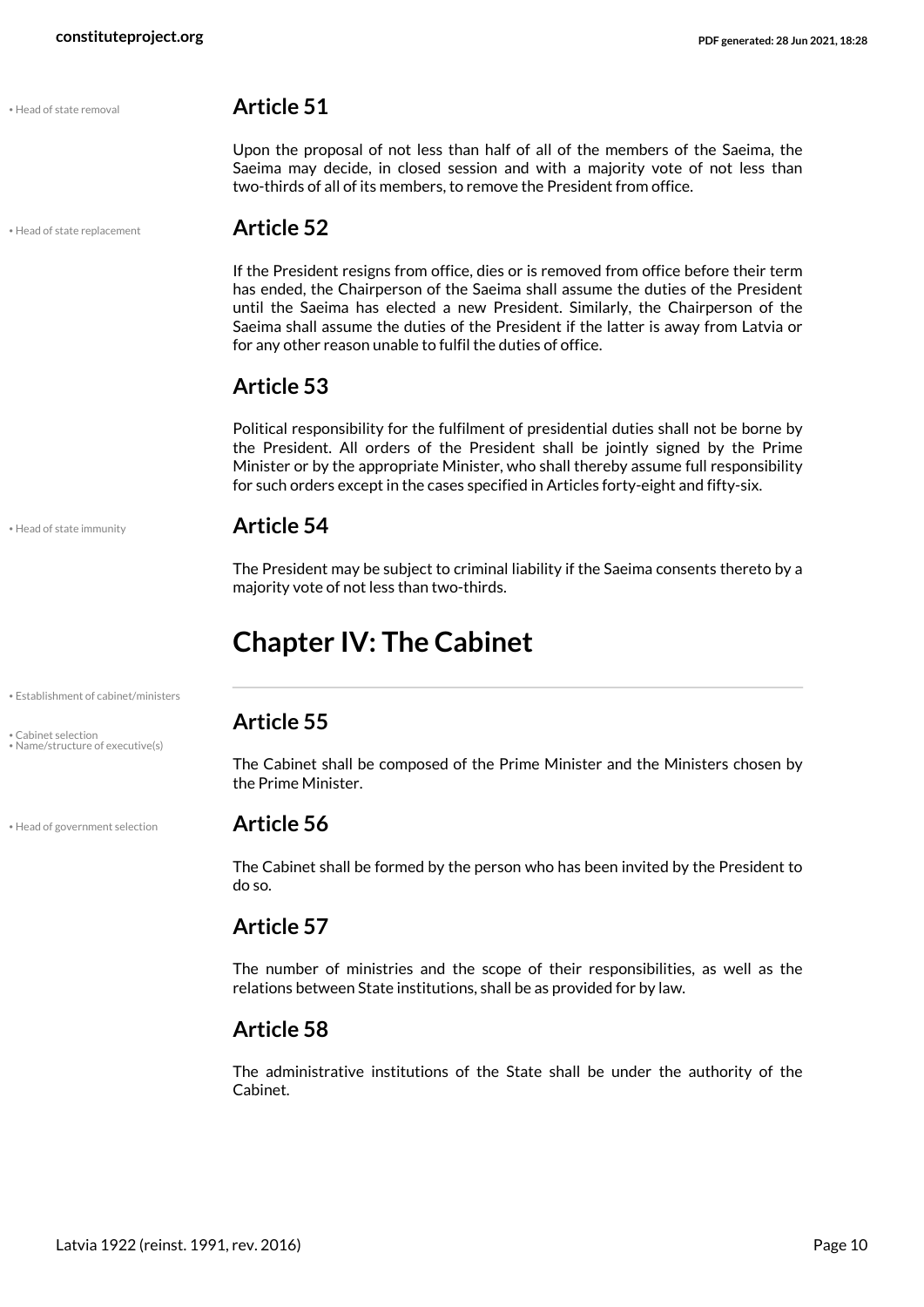<span id="page-10-1"></span>• Cabinet removal **Article 59** • Head of government removal

<span id="page-10-4"></span>In order to fulfil their duties, the Prime Minister and other Ministers must have the confidence of the Saeima and they shall be accountable to the Saeima for their actions. If the Saeima expresses no confidence in the Prime Minister, the entire Cabinet shall resign. If there is an expression of no confidence in an individual Minister, then the Minister shall resign and another person shall be invited to replace them by the Prime Minister.

# **Article 60**

Meetings of the Cabinet shall be chaired by the Prime Minister, and in the absence of the Prime Minister, by a Minister authorised to do so by the Prime Minister.

### <span id="page-10-8"></span>• Powers of cabinet **Article 61**

The Cabinet shall deliberate draft laws prepared by individual ministries as well as matters which pertain to the activities of more than one ministry, and issues of State policy raised by individual members of Cabinet.

### • Emergency provisions **Article 62**

If the State is threatened by an external enemy, or if an internal insurrection which endangers the existing political system arises or threatens to arise in the State or in any part of the State, the Cabinet has the right to proclaim a state of emergency and shall inform the Presidium within twenty-four hours and the Presidium shall, without delay, present such decision of the Cabinet to the Saeima.

# • Eligibility for cabinet **Article 63**

Ministers, even if they are not members of the Saeima, and responsible government officials authorised by a Minister, have the right to attend sittings of the Saeima and its committees and to submit additions and amendments to draft laws.

# <span id="page-10-0"></span>**Chapter V: Legislation**

# **Article 64**

The Saeima, and also the people, have the right to legislate, in accordance with the procedures, and to the extent, provided for by this Constitution.

<span id="page-10-7"></span><span id="page-10-5"></span>Draft laws may be submitted to the Saeima by the President, the Cabinet or committees of the Saeima, by not less than five members of the Saeima, or, in accordance with the procedures and in the cases provided for in this Constitution, by one-tenth of the electorate.

<span id="page-10-3"></span>

<span id="page-10-2"></span>

• Legislative committees **Article 65** • Legislative initiatives by citizens • Initiation of general legislation

<span id="page-10-6"></span>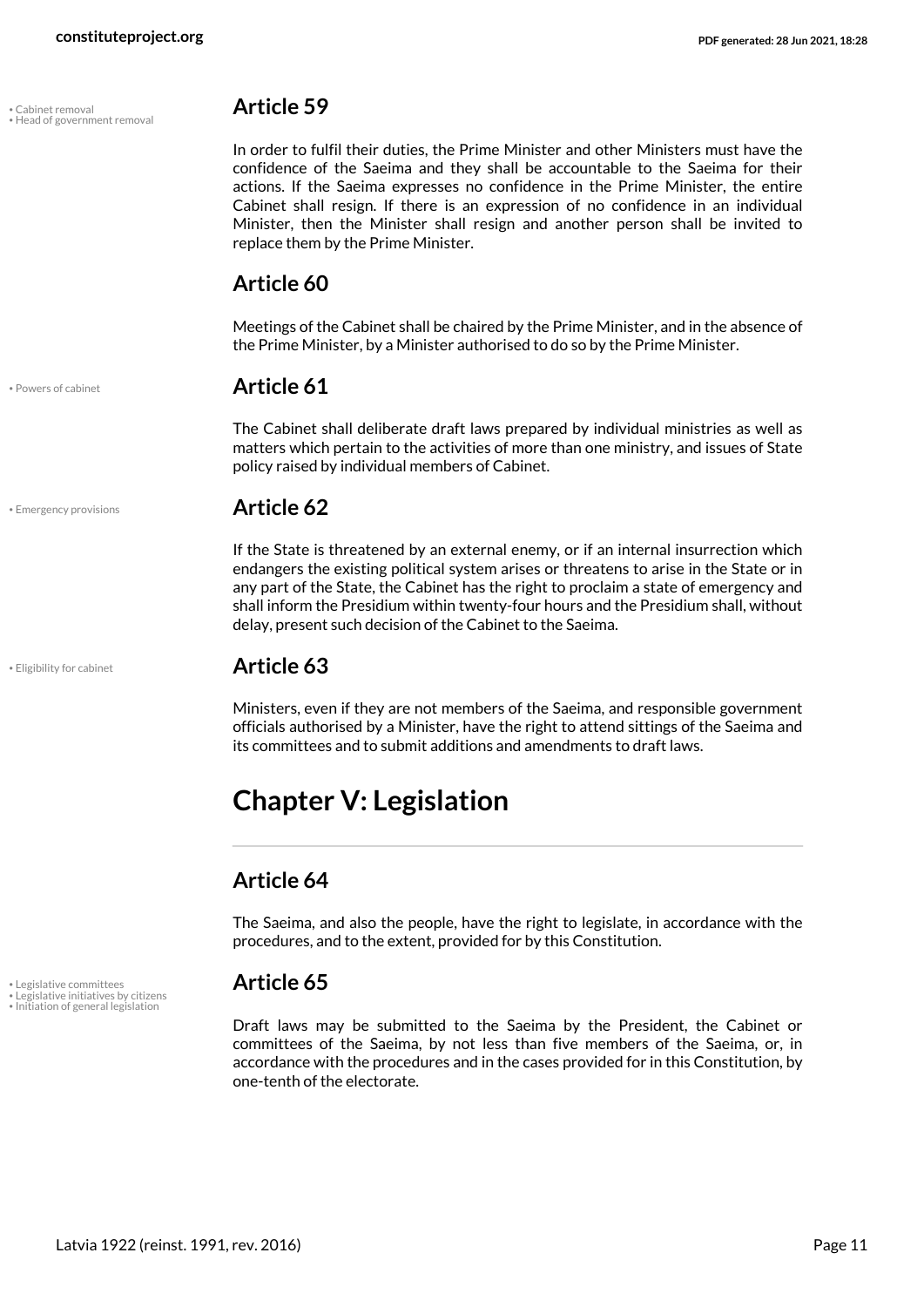<span id="page-11-1"></span>

| · Budget bills |  |  |  |
|----------------|--|--|--|
|                |  |  |  |
|                |  |  |  |
|                |  |  |  |
|                |  |  |  |
|                |  |  |  |
|                |  |  |  |

# • Budget bills **Article 66**

Annually, before the commencement of each financial year, the Saeima shall determine the State Revenues and Expenditures Budget, the draft of which shall be submitted to the Saeima by the Cabinet.

If the Saeima makes a decision that involves expenditures not included in the Budget, then this decision must also allocate funds to cover such expenditures.

After the end of the budgetary year, the Cabinet shall submit an accounting of budgetary expenditures for the approval of the Saeima.

• Designation of commander in chief **Article 67**

<span id="page-11-2"></span>The Saeima shall determine the size of the armed forces of the State during peacetime.

# <span id="page-11-7"></span><span id="page-11-3"></span>• International law **Article 68** • Treaty ratification

All international agreements, which settle matters that may be decided by the legislative process, shall require ratification by the Saeima.

- Upon entering into international agreements, Latvia, with the purpose of strengthening democracy, may delegate a part of its State institution competencies to international institutions. The Saeima may ratify international agreements in which a part of State institution competencies are delegated to international institutions in sittings in which at least two-thirds of the members of the Saeima participate, and a two-thirds majority vote of the members present is necessary for ratification.
	- Membership of Latvia in the European Union shall be decided by a national referendum, which is proposed by the Saeima.

<span id="page-11-4"></span>Substantial changes in the terms regarding the membership of Latvia in the European Union shall be decided by a national referendum if such referendum is requested by at least one-half of the members of the Saeima.

The President shall proclaim laws passed by the Saeima not earlier than the tenth day and not later than the twenty-first day after the law has been adopted. A law shall come into force fourteen days after its proclamation unless a different term has been specified in the law.

# **Article 70**

The President shall proclaim adopted laws in the following manner:

"The Saeima (that is, the People) has adopted and the President has proclaimed the following law: (text of the law)."

# • Approval of general legislation **Article 71** • Veto override procedure

<span id="page-11-8"></span><span id="page-11-0"></span>Within ten days of the adoption of a law by the Saeima, the President, by means of a written and reasoned request to the Chairperson of the Saeima, may require that a law be reconsidered. If the Saeima does not amend the law, the President then may not raise objections a second time.

• International organizations

• International organizations

• Referenda • Regional group(s)

• International organizations

<span id="page-11-6"></span><span id="page-11-5"></span>• Referenda • Regional group(s)

• Approval of general legislation **Article 69**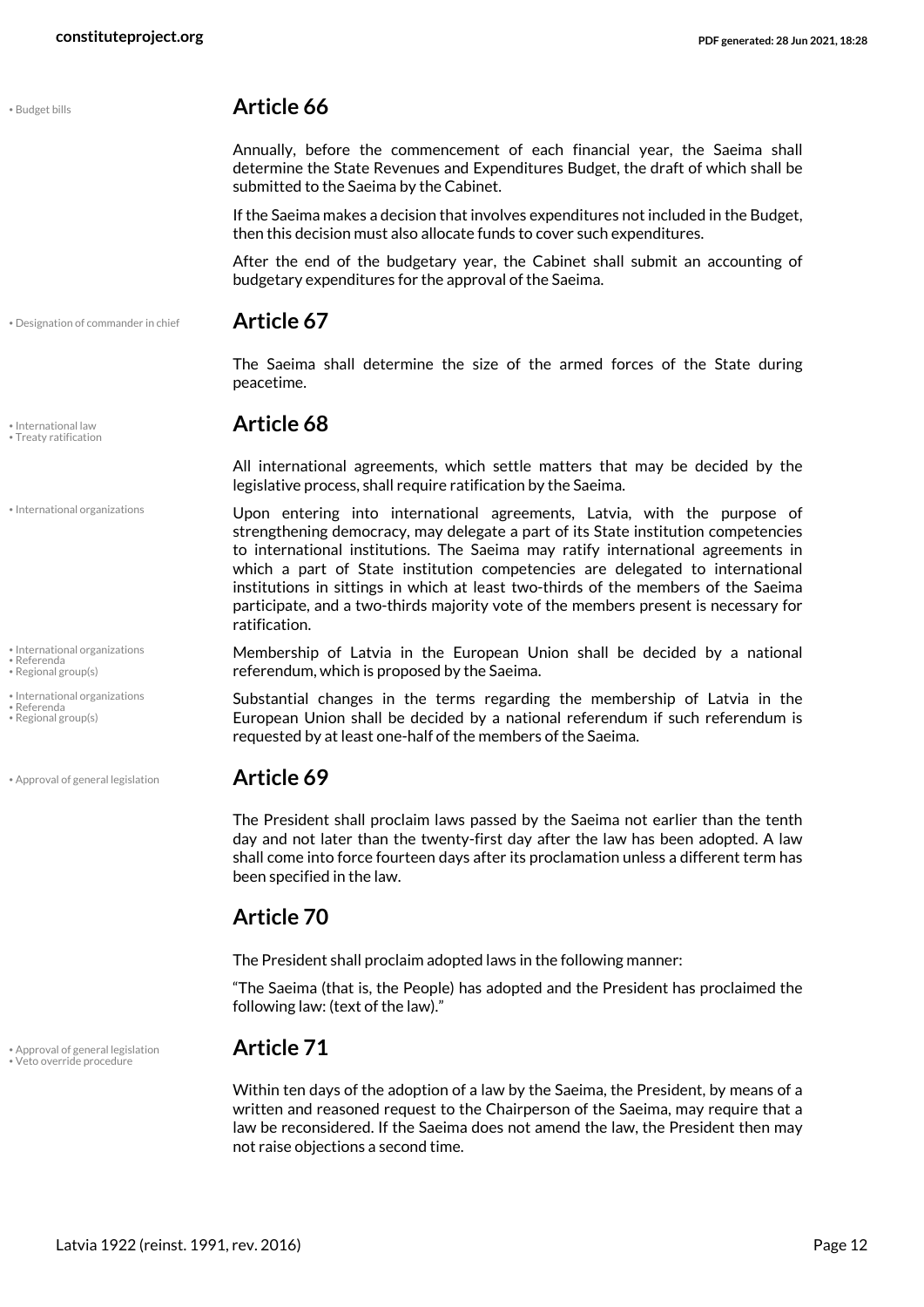| • Approval of general legislation | <b>Article 72</b> |
|-----------------------------------|-------------------|
| · Veto override procedure         |                   |

• Referenda

<span id="page-12-5"></span><span id="page-12-0"></span>The President has the right to suspend the proclamation of a law for a period of two months. The President shall suspend the proclamation of a law if so requested by not less than one-third of the members of the Saeima. This right may be exercised by the President, or by one-third of the members of the Saeima, within ten days of the adoption of the law by the Saeima. The law thus suspended shall be put to a national referendum if so requested by not less than one-tenth of the electorate. If no such request is received during the aforementioned two-month period, the law shall then be proclaimed after the expiration of such period. A national referendum shall not take place, however, if the Saeima again votes on the law and not less than three-quarters of all members of the Saeima vote for the adoption of the law.

# <span id="page-12-2"></span>• International law **Article 73**

The Budget and laws concerning loans, taxes, customs duties, railroad tariffs, military conscription, declaration and commencement of war, peace treaties, declaration of a state of emergency and its termination, mobilisation and demobilisation, as well as agreements with other nations may not be submitted to national referendum.

# • Referenda **Article 74**

A law adopted by the Saeima and suspended pursuant to the procedures specified in Article seventy-two shall be repealed by national referendum if the number of voters is at least half of the number of electors as participated in the previous Saeima election and if the majority has voted for repeal of the law.

# **Article 75**

Should the Saeima, by not less than a two thirds majority vote, determine a law to be urgent, the President may not request reconsideration of such law, it may not be submitted to national referendum, and the adopted law shall be proclaimed no later than the third day after the President has received it.

# • Constitution amendment procedure **Article 76**

The Saeima may amend the Constitution in sittings at which at least two-thirds of the members of the Saeima participate. The amendments shall be passed in three readings by a majority of not less than two-thirds of the members present.

If the Saeima has amended the first, second, third, fourth, sixth or seventy-seventh Article of the Constitution, such amendments, in order to come into force as law, shall be submitted to a national referendum.

<span id="page-12-3"></span><span id="page-12-1"></span>Electors, in number comprising not less than one tenth of the electorate, have the right to submit a fully elaborated draft of an amendment to the Constitution or of a law to the President, who shall present it to the Saeima. If the Saeima does not adopt it without change as to its content, it shall then be submitted to national referendum.

• Constitution amendment procedure **Article 77** • Referenda

<span id="page-12-4"></span>• Constitution amendment procedure **Article 78** • Legislative initiatives by citizens • Referenda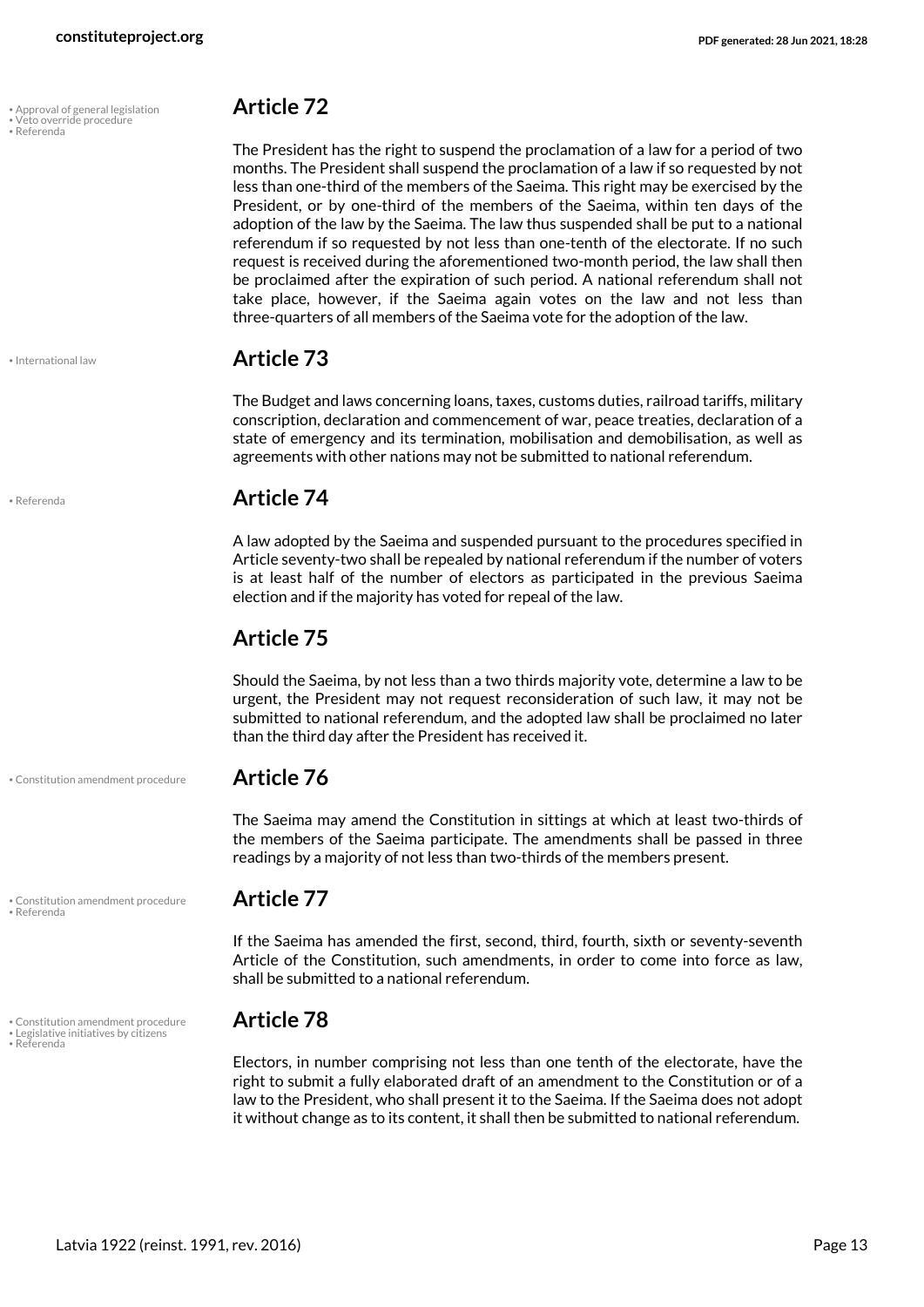- Constitution amendment procedure **Article 79** International organizations
- Referenda

<span id="page-13-8"></span><span id="page-13-1"></span>An amendment to the Constitution submitted for national referendum shall be deemed adopted if at least half of the electorate has voted in favour. A draft law, decision regarding membership of Latvia in the European Union or substantial changes in the terms regarding such membership submitted for national referendum shall be deemed adopted if the number of voters is at least half of the number of electors as participated in the previous Saeima election and if the majority has voted in favour of the draft law, membership of Latvia in the European Union or substantial changes in the terms regarding such membership.

# <span id="page-13-12"></span>• Referenda **Article 80**

All citizens of Latvia who have the right to vote in elections of the Saeima may participate in national referendums.

# **Article 81**

[3 May 2007]

# <span id="page-13-0"></span>**Chapter VI: Courts**

<span id="page-13-13"></span><span id="page-13-7"></span>In Latvia, court cases shall be heard by district (city) courts, regional courts and the Supreme Court, but in the event of war or a state of emergency, also by military courts.

# <span id="page-13-9"></span>• Judicial independence **Article 83**

Judges shall be independent and subject only to the law.

# • Supreme court selection **Article 84** • Establishment of judicial council

<span id="page-13-15"></span><span id="page-13-14"></span><span id="page-13-11"></span><span id="page-13-10"></span><span id="page-13-6"></span><span id="page-13-5"></span><span id="page-13-2"></span>Judicial appointments shall be confirmed by the Saeima and they shall be irrevocable. The Saeima may remove judges from office against their will only in the cases provided for by law, based upon a decision of the Judicial Disciplinary Board or a judgment of the Court in a criminal case. The age of retirement from office for judges may be determined by law.

• Constitutionality of legislation In Latvia, there shall be a Constitutional Court, which, within its jurisdiction as provided for by law, shall review cases concerning the conformity of laws with the Constitution, as well as other cases conferred within the jurisdiction thereof by law. The Constitutional Court is entitled to declare laws or other enactments or parts thereof invalid. The Saeima shall confirm the appointment of judges to the Constitutional Court for the term provided for by law, with a majority of the votes of not less than fifty-one members of the Saeima.

• Establishment of military courts **Article 82** • Structure of the courts

- <span id="page-13-4"></span><span id="page-13-3"></span>
- Constitutional court selection **Article 85** Constitutional interpretation Establishment of constitutional court

• Supreme/ordinary court judge removal • Mandatory retirement age for judges<br>• Ordinary court selection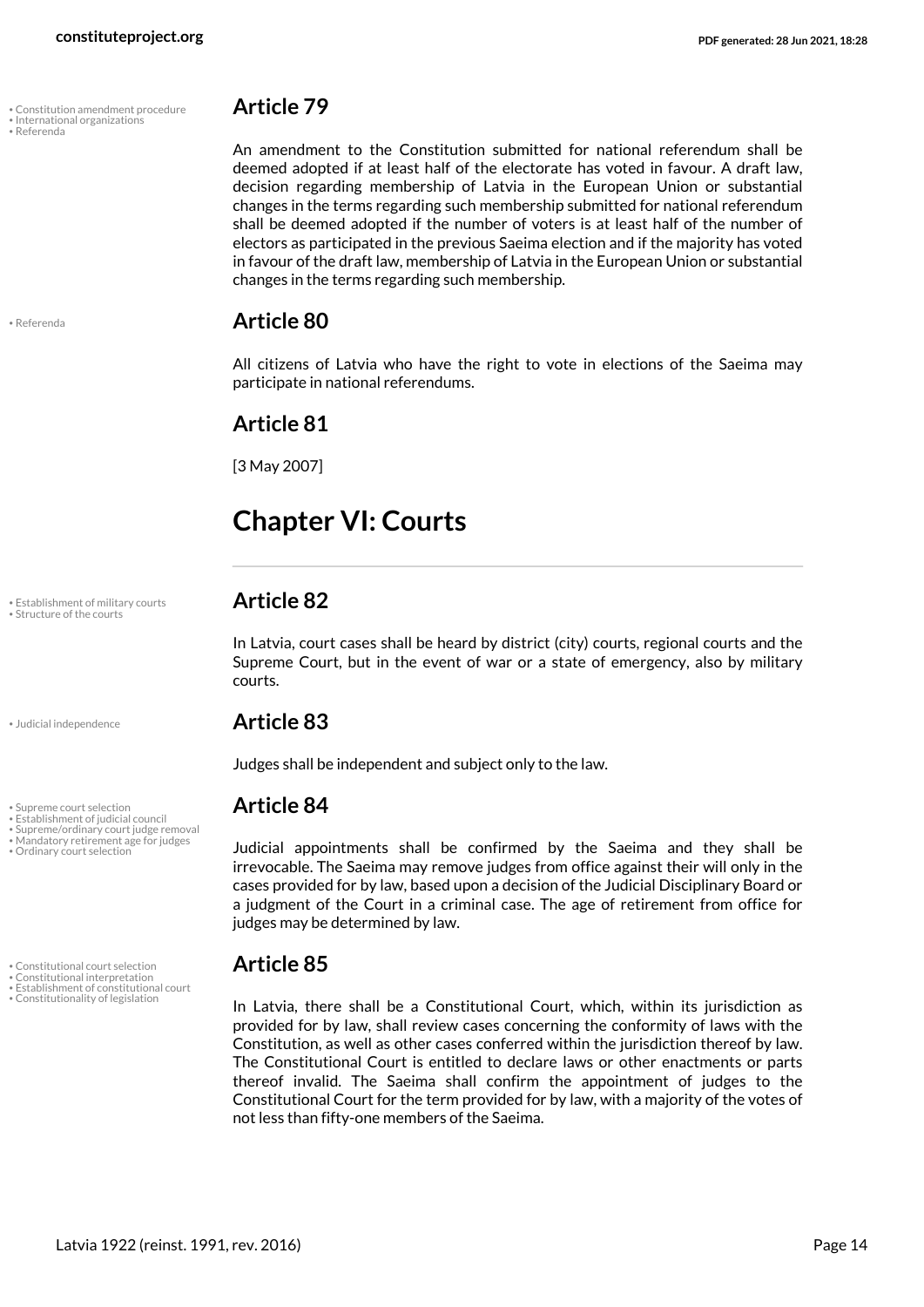• Establishment of military courts **Article 86**

<span id="page-14-2"></span>Decisions in court proceedings may be made only by bodies upon which jurisdiction regarding such has been conferred by law, and only in accordance with procedures provided for by law. Military courts shall act on the basis of a specific law.

# <span id="page-14-0"></span>**Chapter VII: The State Audit Office**

# **Article 87**

The State Audit Office shall be an independent collegial institution.

# **Article 88**

Auditors General shall be appointed to their office and confirmed pursuant to the same procedures as judges, but only for a fixed period of time, during which they may be removed from office only by a judgment of the Court. A specific law shall provide for the organisation and responsibilities of the State Audit Office.

# <span id="page-14-1"></span>**Chapter VIII: Fundamental Human Rights**

### <span id="page-14-4"></span>• International law **Article 89**

The State shall recognise and protect fundamental human rights in accordance with this Constitution, laws and international agreements binding upon Latvia.

# **Article 90**

Everyone has the right to know about his or her rights.

### • General guarantee of equality **Article 91**

<span id="page-14-3"></span>All human beings in Latvia shall be equal before the law and the courts.

<span id="page-14-6"></span><span id="page-14-5"></span>Human rights shall be realised without discrimination of any kind.

# <span id="page-14-8"></span><span id="page-14-7"></span>• Right to counsel<br>• Right to fair trial<br>• Protection from false imprisonment

• Presumption of innocence in trials **Everyone has the right to defend his or her rights and lawful interests in a fair court.** Everyone shall be presumed innocent until his or her guilt has been established in accordance with law. Everyone, where his or her rights are violated without basis, has a right to commensurate compensation. Everyone has a right to the assistance of counsel.

<span id="page-14-9"></span>

# • Right to life **Article 93**

The right to life of everyone shall be protected by law.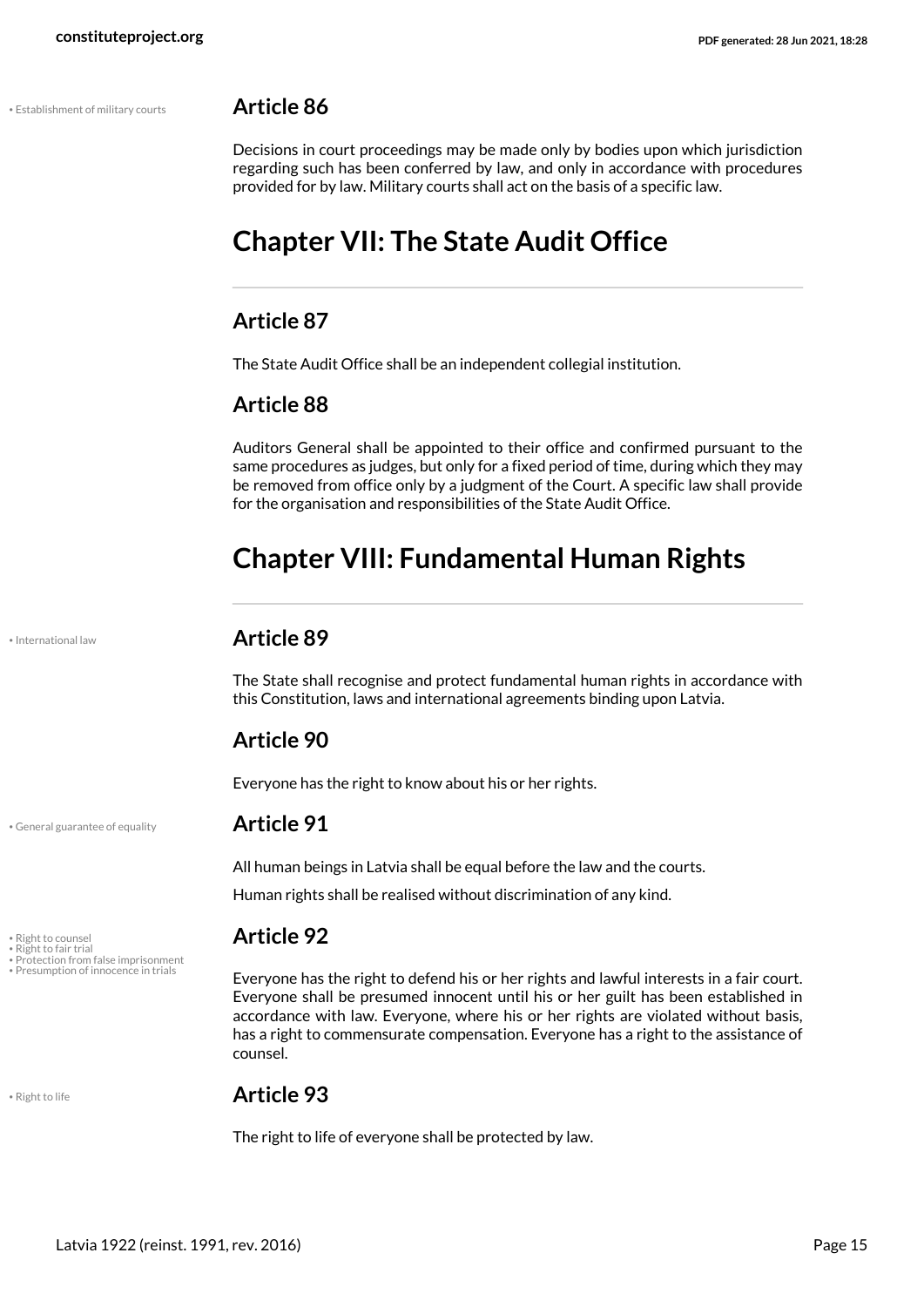• Protection from unjustified restraint **Article 94** • Principle of no punishment without law

• Prohibition of cruel treatment **Article 95** • Human dignity

- <span id="page-15-14"></span><span id="page-15-6"></span>• Prohibition of torture
- <span id="page-15-18"></span><span id="page-15-7"></span>

<span id="page-15-2"></span>

- <span id="page-15-8"></span><span id="page-15-0"></span>
- Restrictions on entry or exit

- <span id="page-15-11"></span><span id="page-15-5"></span>
- Freedom of religion **Article 99** Official religion Freedom of opinion/thought/conscience
- 

<span id="page-15-4"></span>• Freedom of expression **Article 100** • Freedom of press

<span id="page-15-10"></span>

<span id="page-15-16"></span>• Regional group(s)

<span id="page-15-15"></span><span id="page-15-12"></span>Everyone has the right to liberty and security of person. No one may be deprived of or have their liberty restricted, otherwise than in accordance with law.

<span id="page-15-13"></span>The State shall protect human honour and dignity. Torture or other cruel or degrading treatment of human beings is prohibited. No one shall be subjected to inhuman or degrading punishment.

# • Inalienable rights **Article 96** • Right to privacy

Everyone has the right to inviolability of his or her private life, home and correspondence.

# • Freedom of movement **Article 97**

Everyone residing lawfully in the territory of Latvia has the right to freely move and to choose his or her place of residence.

# • Extradition procedure **Article 98** • International law

<span id="page-15-17"></span>Everyone has the right to freely depart from Latvia. Everyone having a Latvian passport shall be protected by the State when abroad and has the right to freely return to Latvia. A citizen of Latvia may not be extradited to a foreign country, except in the cases provided for in international agreements ratified by the Saeima if by the extradition the basic human rights specified in the Constitution are not violated.

• Separation of church and state Everyone has the right to freedom of thought, conscience and religion. The church shall be separate from the State.

<span id="page-15-19"></span><span id="page-15-3"></span><span id="page-15-1"></span>Everyone has the right to freedom of expression, which includes the right to freely receive, keep and distribute information and to express his or her views. Censorship is prohibited.

# • International organizations **Article 101** • Municipal government

<span id="page-15-9"></span>Every citizen of Latvia has the right, as provided for by law, to participate in the work of the State and of local government, and to hold a position in the civil service. Local governments shall be elected by Latvian citizens and citizens of the European Union who permanently reside in Latvia. Every citizen of the European Union who permanently resides in Latvia has the right, as provided by law, to participate in the work of local governments. The working language of local governments is the Latvian language.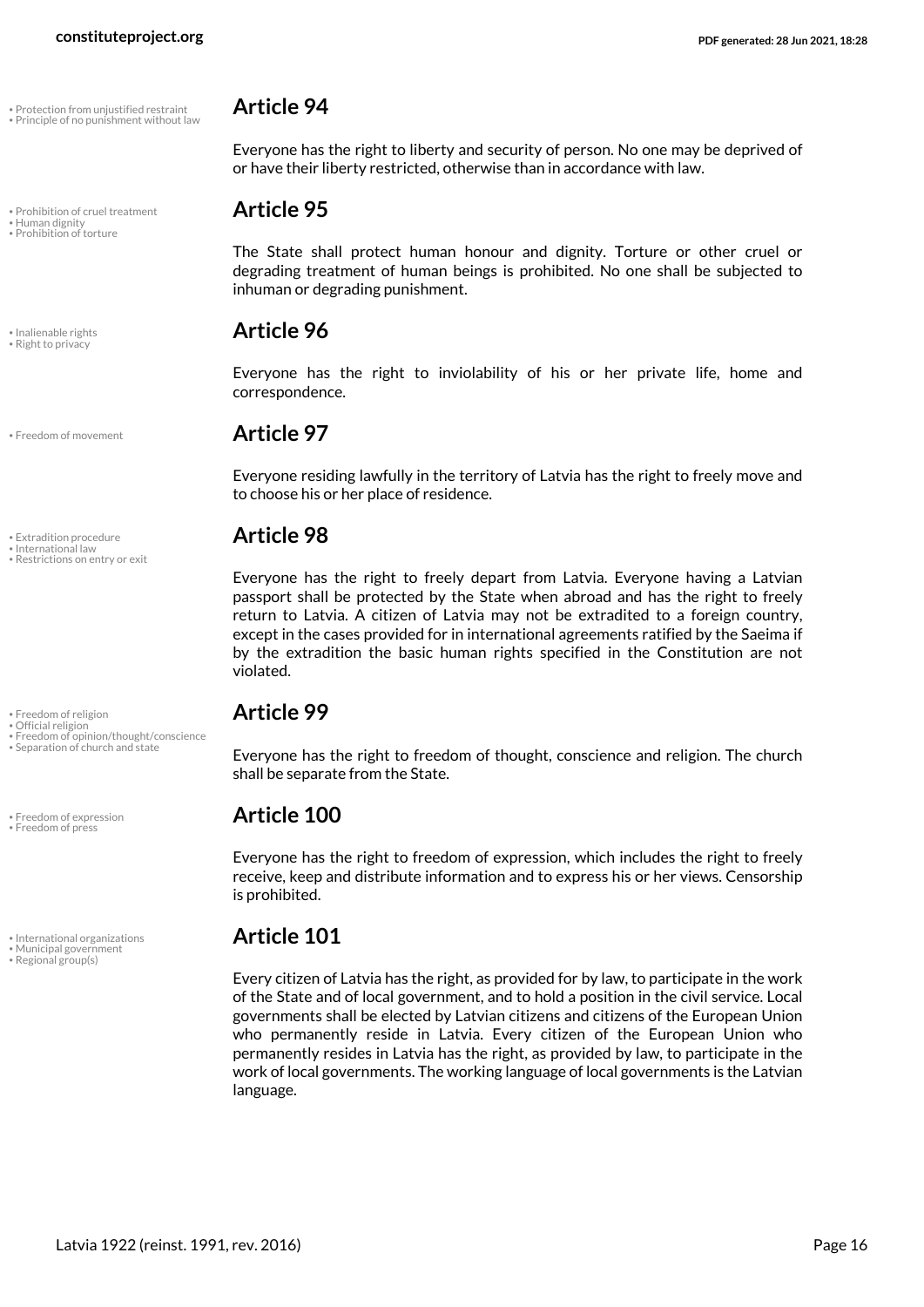• Freedom of association **Article 102** • Right to form political parties

<span id="page-16-0"></span>

<span id="page-16-4"></span>

<span id="page-16-11"></span>• Protection from expropriation **Article 105** • Right to own property

<span id="page-16-2"></span>• Right to choose occupation **Article 106** • Prohibition of slavery

• Right to rest and leisure<br>• Right to equal pay for work<br>• Right to reasonable standard of living

<span id="page-16-14"></span>• Right to join trade unions **Article 108** • Right to strike

• State support for the elderly **Article 109** • State support for the unemployed

• State support for the disabled

<span id="page-16-15"></span><span id="page-16-8"></span>

• Right to found a family<br>• Right to marry

<span id="page-16-10"></span>

public organisations.

• Freedom of assembly **Article 103**

The State shall protect the freedom of previously announced peaceful meetings, street processions, and pickets.

<span id="page-16-7"></span><span id="page-16-1"></span>Everyone has the right to form and join associations, political parties and other

# • Right of petition **Article 104**

Everyone has the right to address submissions to State or local government institutions and to receive a materially responsive reply. Everyone has the right to receive a reply in the Latvian language.

<span id="page-16-3"></span>Everyone has the right to own property. Property shall not be used contrary to the interests of the public. Property rights may be restricted only in accordance with law. Expropriation of property for public purposes shall be allowed only in exceptional cases on the basis of a specific law and in return for fair compensation.

<span id="page-16-5"></span>Everyone has the right to freely choose their employment and workplace according to their abilities and qualifications. Forced labour is prohibited. Participation in the relief of disasters and their effects, and work pursuant to a court order shall not be deemed forced labour.

<span id="page-16-13"></span><span id="page-16-12"></span><span id="page-16-6"></span>Every employed person has the right to receive, for work done, commensurate remuneration which shall not be less than the minimum wage established by the State, and has the right to weekly holidays and a paid annual vacation.

<span id="page-16-9"></span>Employed persons have the right to a collective labour agreement, and the right to strike. The State shall protect the freedom of trade unions.

<span id="page-16-19"></span><span id="page-16-18"></span><span id="page-16-17"></span>Everyone has the right to social security in old age, for work disability, for unemployment and in other cases as provided by law.

# • Rights of children **Article 110** • State support for children

<span id="page-16-16"></span>The State shall protect and support marriage – a union between a man and a woman, the family, the rights of parents and rights of the child. The State shall provide special support to disabled children, children left without parental care or who have suffered from violence.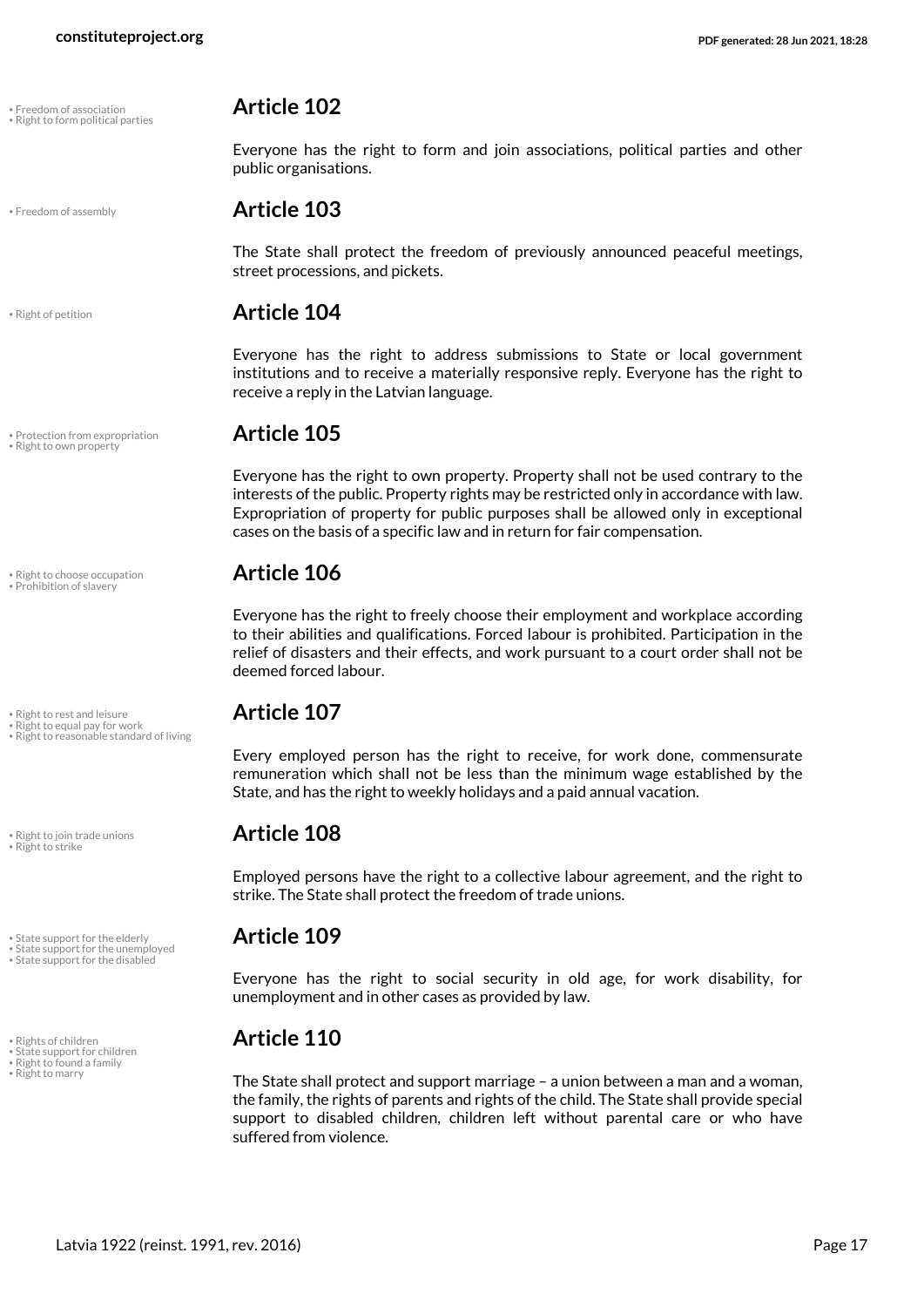<span id="page-17-1"></span><span id="page-17-0"></span>

- <span id="page-17-6"></span>
- <span id="page-17-7"></span>
- Reference to art<br>• Provisions for intellectual property<br>• Reference to science
- <span id="page-17-9"></span>• Right to culture **Article 114** • Integration of ethnic communities • Protection of language use

# <span id="page-17-10"></span>• Right to health care **Article 111**

The State shall protect human health and guarantee a basic level of medical assistance for everyone.

# • Compulsory education **Article 112** • Free education

Everyone has the right to education. The State shall ensure that everyone may acquire primary and secondary education without charge. Primary education shall be compulsory.

# • Right to academic freedom **Article 113** • Reference to art

<span id="page-17-8"></span><span id="page-17-5"></span>The State shall recognise the freedom of scientific research, artistic and other creative activity, and shall protect copyright and patent rights.

<span id="page-17-4"></span><span id="page-17-2"></span>Persons belonging to ethnic minorities have the right to preserve and develop their language and their ethnic and cultural identity.

### • Protection of environment **Article 115**

<span id="page-17-3"></span>The State shall protect the right of everyone to live in a benevolent environment by providing information about environmental conditions and by promoting the preservation and improvement of the environment.

# **Article 116**

The rights of persons set out in Articles ninety-six, ninety-seven, ninety-eight, one hundred, one hundred and two, one hundred and three, one hundred and six, and one hundred and eight of the Constitution may be subject to restrictions in circumstances provided for by law in order to protect the rights of other people, the democratic structure of the State, and public safety, welfare and morals. On the basis of the conditions set forth in this Article, restrictions may also be imposed on the expression of religious beliefs.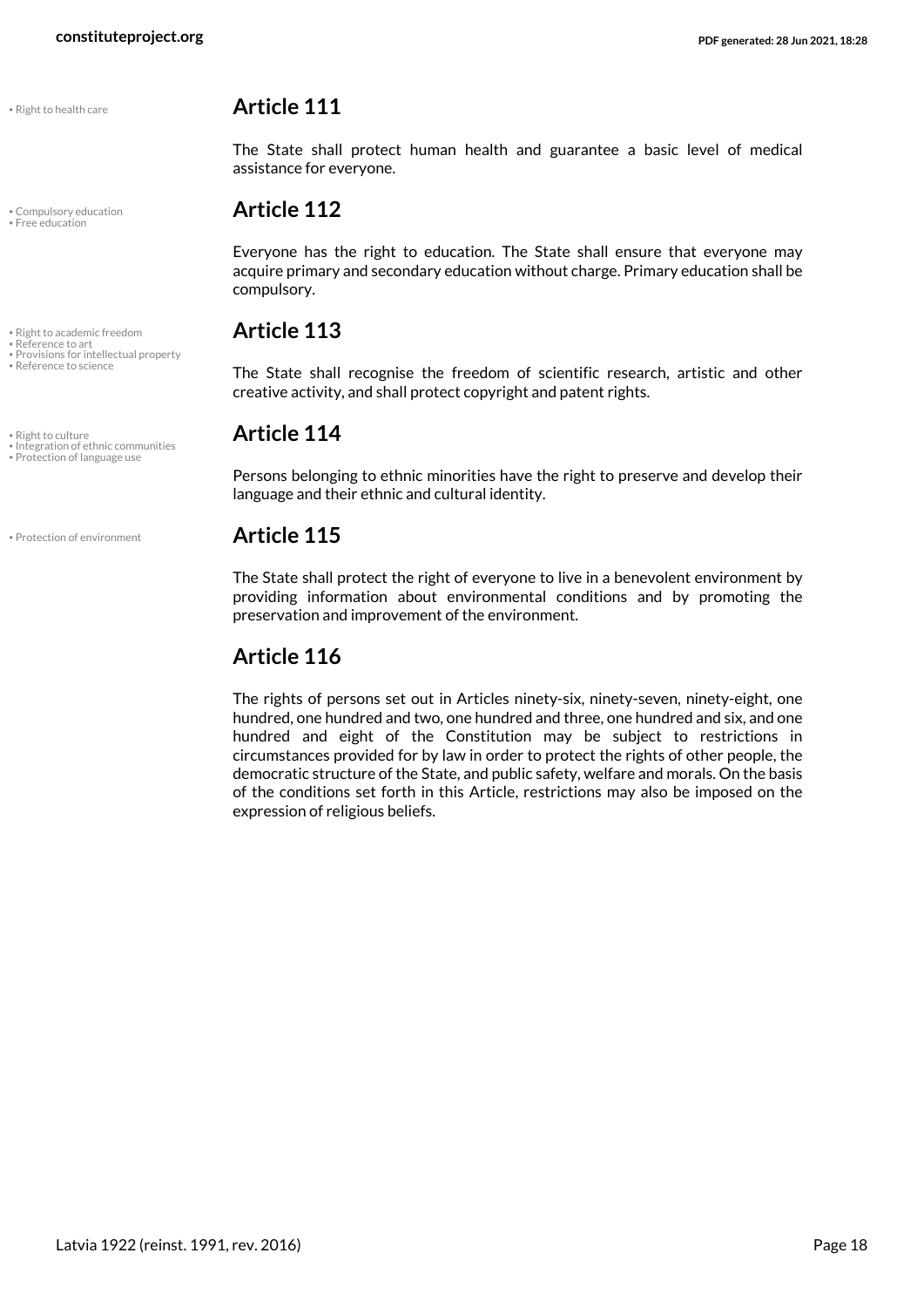# **Topic index**

| $\overline{A}$ |                                                                                                                |
|----------------|----------------------------------------------------------------------------------------------------------------|
|                |                                                                                                                |
| B              |                                                                                                                |
|                |                                                                                                                |
| C              |                                                                                                                |
|                |                                                                                                                |
|                |                                                                                                                |
|                |                                                                                                                |
|                |                                                                                                                |
|                |                                                                                                                |
|                | Constitutional court selection (etc.), etc.), etc., etc., etc., etc., etc., etc., etc., etc., etc., etc., etc. |
|                |                                                                                                                |
|                |                                                                                                                |
| D              |                                                                                                                |
|                |                                                                                                                |
|                |                                                                                                                |
| F              |                                                                                                                |
|                |                                                                                                                |
|                |                                                                                                                |
|                |                                                                                                                |
|                |                                                                                                                |
|                |                                                                                                                |
|                |                                                                                                                |
|                | Establishment of constitutional court (interactional content of the content of the content of the state of the |
|                |                                                                                                                |
|                |                                                                                                                |
|                |                                                                                                                |
|                |                                                                                                                |
| F              |                                                                                                                |
|                |                                                                                                                |
|                |                                                                                                                |
|                |                                                                                                                |
|                |                                                                                                                |
|                |                                                                                                                |
|                |                                                                                                                |
|                |                                                                                                                |
|                |                                                                                                                |
|                |                                                                                                                |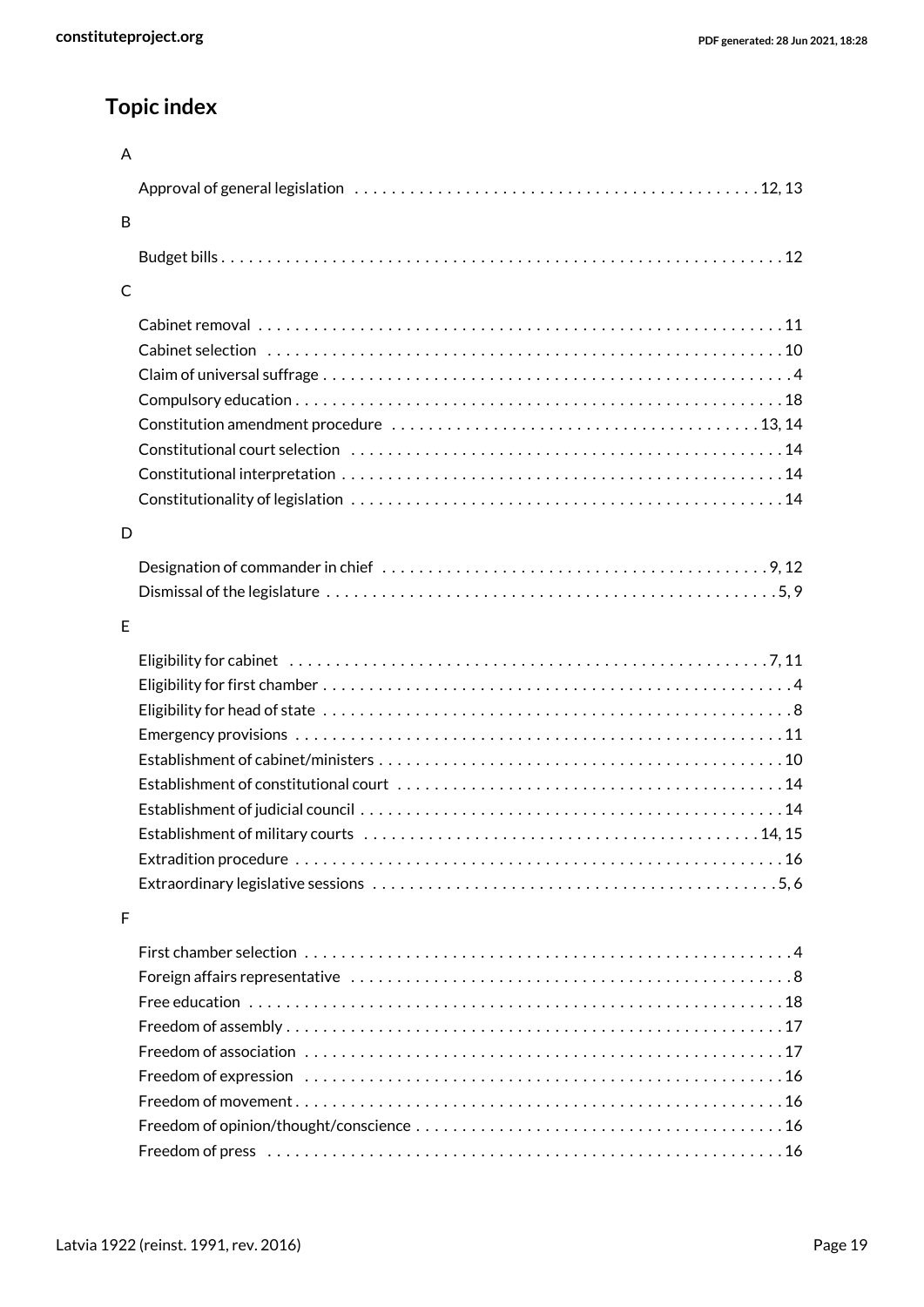|              | Freedom of religion $\dots\dots\dots\dots\dots\dots\dots\dots\dots\dots\dots\dots\dots\dots\dots\dots\dots\dots$     |
|--------------|----------------------------------------------------------------------------------------------------------------------|
| G            |                                                                                                                      |
|              |                                                                                                                      |
|              |                                                                                                                      |
| H            |                                                                                                                      |
|              |                                                                                                                      |
|              |                                                                                                                      |
|              |                                                                                                                      |
|              |                                                                                                                      |
|              |                                                                                                                      |
|              | Head of state replacement $\dots\dots\dots\dots\dots\dots\dots\dots\dots\dots\dots\dots\dots\dots\dots$              |
|              |                                                                                                                      |
|              |                                                                                                                      |
|              |                                                                                                                      |
|              |                                                                                                                      |
| $\mathbf{I}$ |                                                                                                                      |
|              |                                                                                                                      |
|              |                                                                                                                      |
|              |                                                                                                                      |
|              |                                                                                                                      |
|              |                                                                                                                      |
|              |                                                                                                                      |
| J            |                                                                                                                      |
|              |                                                                                                                      |
| L            |                                                                                                                      |
|              |                                                                                                                      |
|              |                                                                                                                      |
|              |                                                                                                                      |
|              |                                                                                                                      |
| M            |                                                                                                                      |
|              |                                                                                                                      |
|              |                                                                                                                      |
|              |                                                                                                                      |
|              |                                                                                                                      |
| N            |                                                                                                                      |
|              |                                                                                                                      |
|              | Name/structure of executive(s) $\dots\dots\dots\dots\dots\dots\dots\dots\dots\dots\dots\dots\dots\dots\dots$ . 8, 10 |
|              |                                                                                                                      |
|              |                                                                                                                      |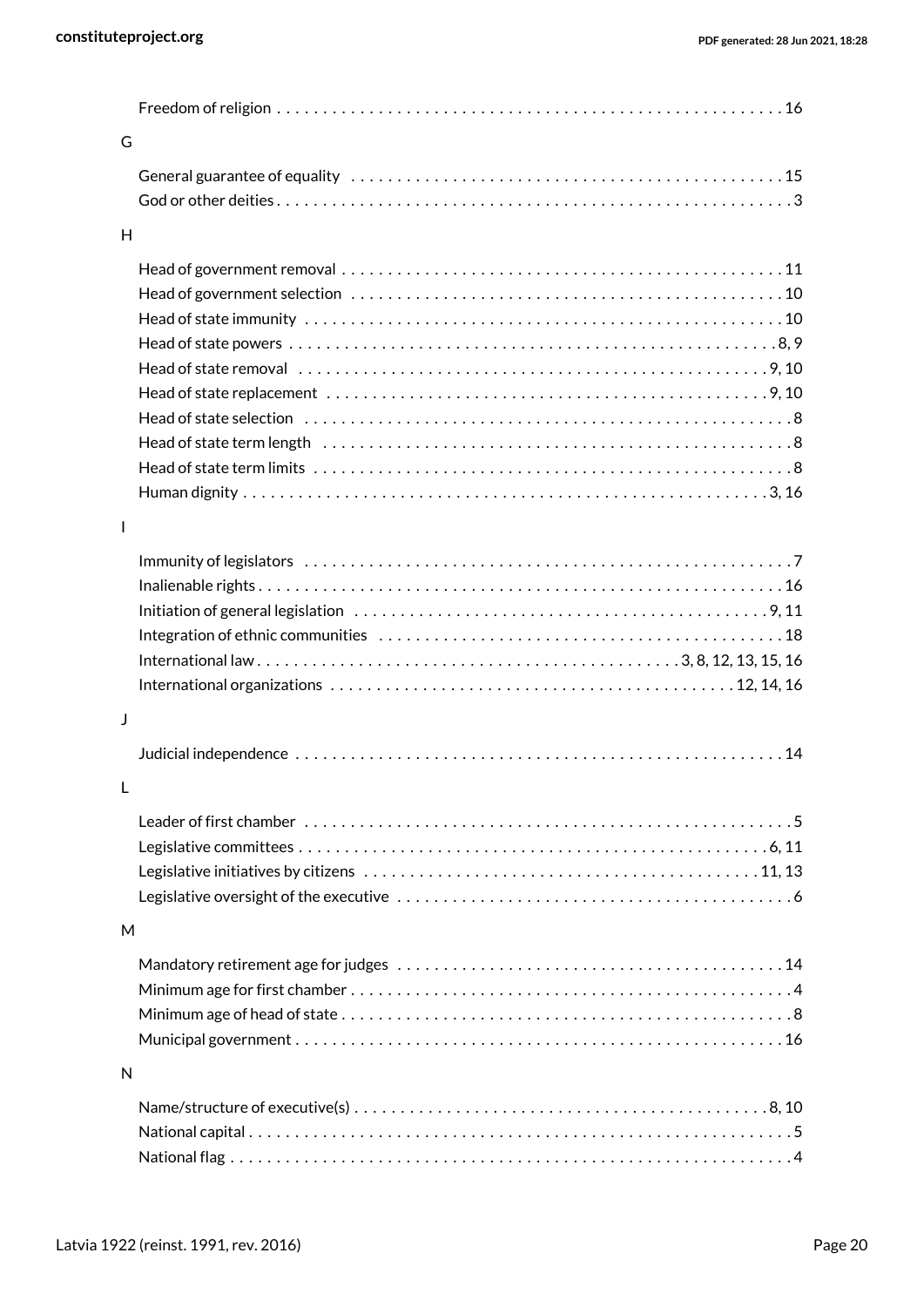### O

### P

| Prohibition of slavery $\dots\dots\dots\dots\dots\dots\dots\dots\dots\dots\dots\dots\dots\dots\dots\dots$ |
|-----------------------------------------------------------------------------------------------------------|
|                                                                                                           |
|                                                                                                           |
|                                                                                                           |
|                                                                                                           |
|                                                                                                           |
|                                                                                                           |
|                                                                                                           |
|                                                                                                           |
|                                                                                                           |

# Q

|--|--|--|

### R

| Regional group(s) $\dots\dots\dots\dots\dots\dots\dots\dots\dots\dots\dots\dots\dots\dots\dots\dots\dots$ |  |
|-----------------------------------------------------------------------------------------------------------|--|
|                                                                                                           |  |
|                                                                                                           |  |
|                                                                                                           |  |
|                                                                                                           |  |
|                                                                                                           |  |
|                                                                                                           |  |
|                                                                                                           |  |
|                                                                                                           |  |
|                                                                                                           |  |